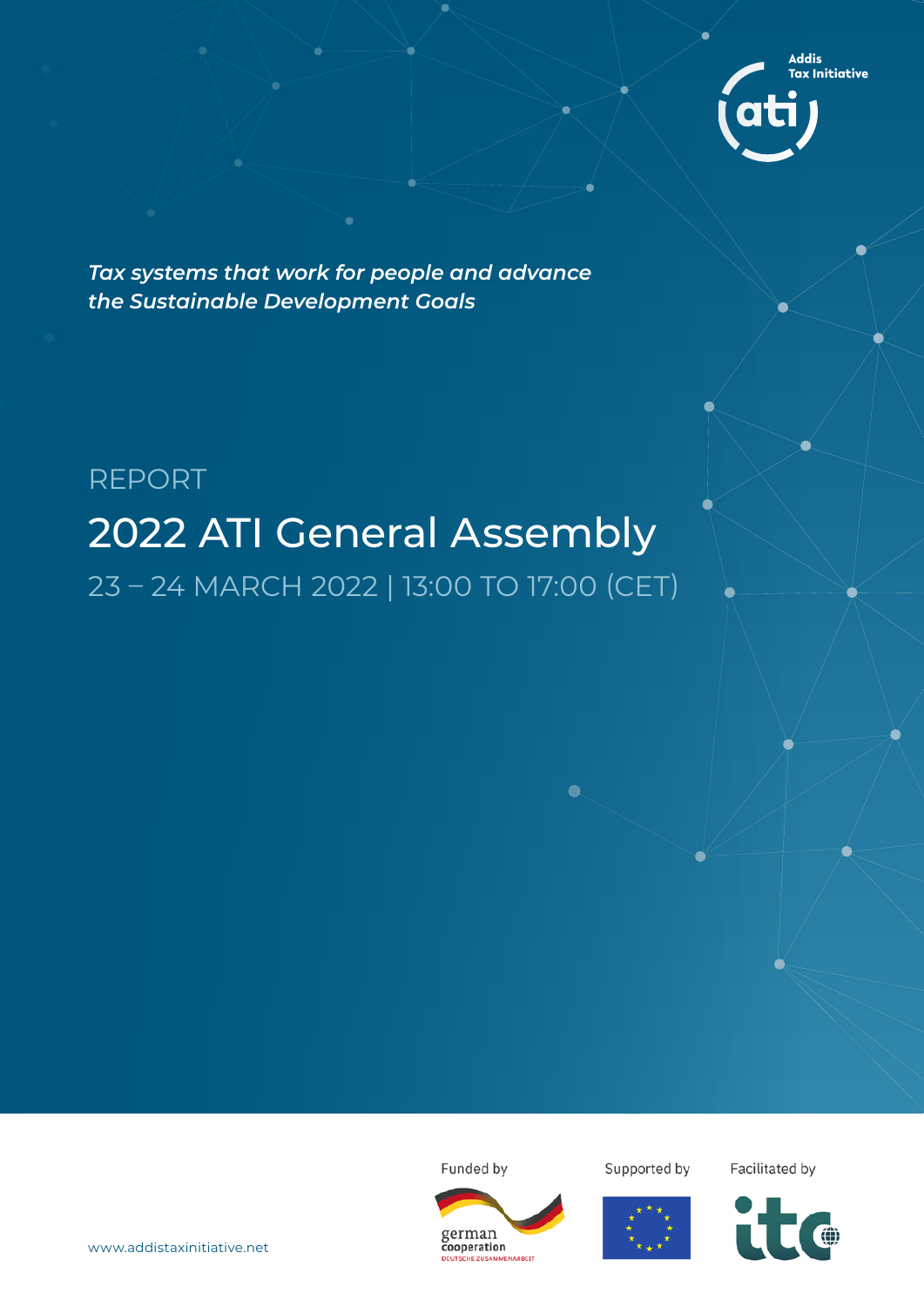Addis<br>Tax Initiative

**ati** 

### **Table of contents**

### DAY 1: TAKING STOCK AND FORTIFYING POLITICAL **COMMITMENT ON DRM**

| ATI knowledge-building: Looking ahead to           |  |
|----------------------------------------------------|--|
| <b>Spotlight on ATI members' work: Experience</b>  |  |
| <b>Panel Discussion: Just transition and green</b> |  |
|                                                    |  |
|                                                    |  |

### DAY 2: WORKING TOGETHER TOWARDS THE IMPLE-**MENTATION OF THE ATI DECLARATION 2025**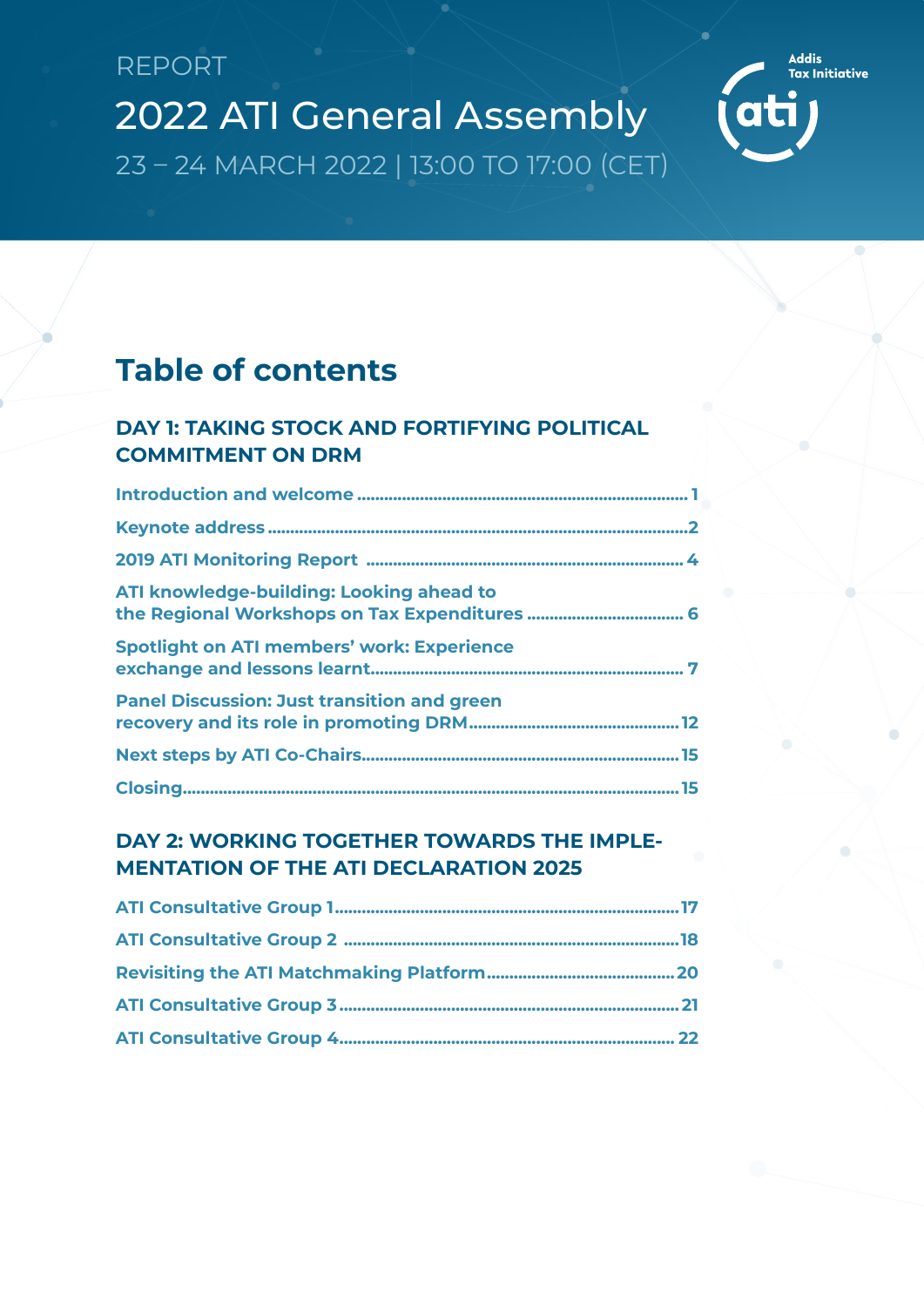<span id="page-2-0"></span>2022 ATI General Assembly 23 – 24 MARCH 2022 | 13:00 TO 17:00 (CET)

The members of the Addis Tax Initiative (ATI) held the first 2022 ATI General Assembly on 23 and 24 March 2022 in a virtual format. The event convened more than 150 participants from the 65 partner countries, development partners and supporting organisations of the ATI. The first day was themed 'taking stock and fortifying political commitment on DRM' and had five main sessions – the keynote address, presentation of the 2019 ATI Monitoring Report, the presentation of the upcoming ATI regional workshops on tax expenditures, a spotlight session on the work of ATI members, and a high-level panel discussion on a "just transition and green recovery and its role in promoting DRM". The second day of the General Assembly was dedicated to an open discussion on relevant topics related to the implementation of each commitment of the ATI Declaration 2025 in the four ATI Consultative Groups, including the presentation of the ATI post-2020 monitoring framework and a session on the ATI Matchmaking Platform.

The 2022 ATI General Assembly was moderated by **Nozipho TSHABALALA**. The event was organised by the International Tax Compact (ITC) Secretariat, funded by the German Federal Ministry for Economic Cooperation and Development (BMZ), and supported by the European Union (EU).

### **DAY 1**

### **TAKING STOCK AND FORTIFYING POLITICAL COMMIT-MENT ON DRM**

### **Introduction and welcome**

**Antti KARHUNEN** - Director for "Sustainable Finance, Investment and Jobs; Economy that works for the People" of the Directorate-General for International Partnerships at the European Commission – warmly welcomed the participants and officially opened the first 2022 ATI General Assembly. The event is the first of its kind since the successful international launch of the [ATI Declaration 2025](https://www.addistaxinitiative.net/resource/ati-declaration-2025) in April 2021. Mr Karhunen underlined that the event came in the middle of continued uncertainties faced by the world due to the prolonged COVID-19 pandemic and further aggravated by a new crisis caused by the Russian attack on Ukraine. On top of the millions of lives lost to the crisis, the world is facing far-reaching economic and welfare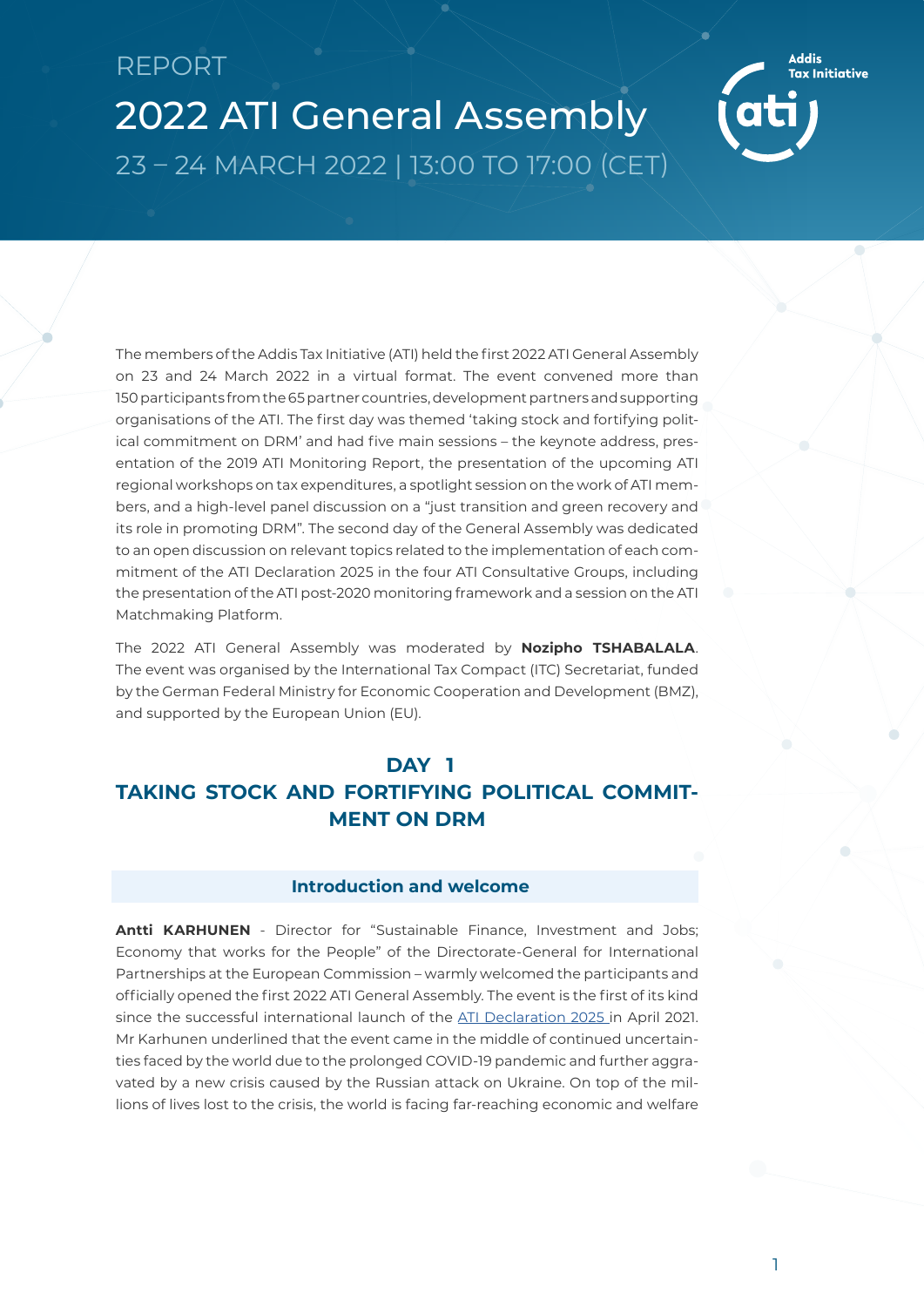

<span id="page-3-0"></span>devastation. Within-country inequality and poverty have particularly been worsened in low-income regions, while the debt sustainability, economy, and health systems of developing countries have been strained.

Acknowledging the increased DRM needs caused by these factors, Mr Karhunen reflected on the role the ATI can play. Since its foundation in 2015, the ATI has been playing an essential role in DRM matters by serving as an inclusive platform for agenda setting, peer-learning, and enhancing political commitment towards DRM needs of developing countries. It has also been working to increase financing for improved DRM through donor coordination. With the urgency to put sustainable and equitable DRM at the heart of a speedy COVID-19 recovery and the 2030 SDG goals, Mr Karhunen stated the European Union's endorsement of the ATI Declaration 2025 in December 2021. He welcomed members to boost commitment towards 'tax systems that work' and to the two-day General Assembly.

#### **Keynote address**

**Navid HANIF**, Director of the Financing for Sustainable Development (FfSD) Office at the Department of Economic and Social Affairs of the United Nations (UN DESA), delivered the keynote address shedding light on the connection between the several challenges caused by COVID-19 and a recovery through socially just and strong tax policies. He opened his speech highlighting the work and commitments of the ATI, which are in line with the Sustainable Development Goals (SDGs) and the work of UN DESA. Among others, the ATI contributes to bridge gaps in development finance through collective action which improves tax systems based on the needs of partner countries. By providing the necessary space, the initiative further allows its members to collaborate on DRM matters, engage in peer-learning, and exchange knowledge and good practices. The role of the ATI Declaration 2025 was particularly underlined as a key guide in the first half of the Decade of Action to support financing the SDGs through DRM.

Mr Hanif acknowledged that the Tax4Dev approach to SDGs seeks to use wellplanned, efficient, and equitable taxation to pursue economic growth, reduce inequality, combat poverty, and provide social services. However, he noted, the progress toward realising SDGs has been sluggish. On top of previous challenges, the Covid-19 pandemic has exacerbated debt vulnerability and heightened the need for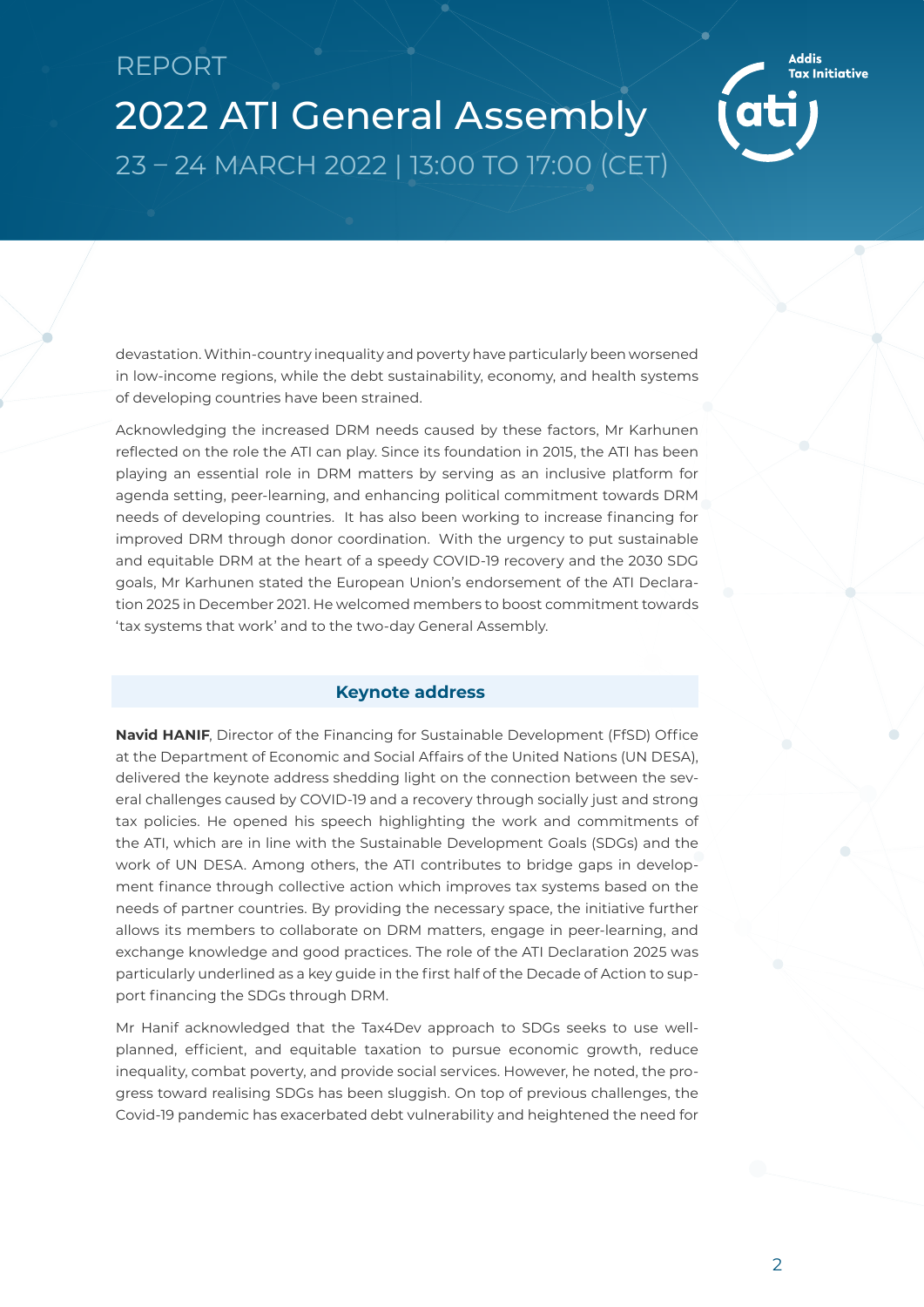2022 ATI General Assembly 23 – 24 MARCH 2022 | 13:00 TO 17:00 (CET)

immediate and additional revenue. The pandemic has resulted in increased poverty and food insecurity, reduced access to healthcare, and interrupted educational attainment. Women and children have suffered disproportionately.

In his address, Mr Hanif further focused on the role of fair and effective tax systems in the context of the COVID-19 response and recovery and underlined some of the challenges faced by developing countries. He identified three broad areas of action – "tackling tax evasion and aggressive tax avoidance, money laundering and illicit financial flows (IFFs)", "taxing the digitalised and globalised economy", and "strengthening support for capacity building with greater impact on country efforts toward the SDGs".

First, IFFs undermine the integrity of tax, financial, and governance systems, drain resources, and are a common concern for developed and developing countries. Mr Hanif highlighted the findings of the [FACTI Panel report](https://uploads-ssl.webflow.com/5e0bd9edab846816e263d633/602e91032a209d0601ed4a2c_FACTI_Panel_Report.pdf) (2021), the commitments under the SDGs and the Addis Ababa Action Agenda, and existing challenges for developing countries to effectively use international instruments aimed to enhance tax transparency and combat IFFs. He added that the UN Secretary-General included the fight against IFFs as part of the COVID recovery plan in a recent report, [Our Common Agenda.](https://www.un.org/en/content/common-agenda-report/) Second, the increasingly digitalised and globalised economy has continued to pose great challenges to the fairness and efficiency of tax systems. Mr Hanif pointed to the role of the emerging responses – e.g., the UN Tax Committee guidance on the taxation of automated digital services, the G20/OECD Inclusive Framework on BEPS, etc. – as an area of action. Third, recognising capacity building as key to achieving SDGs, UN DESA is collaborating with the UN Tax Committee in relevant topics of tax and DRM, with the goal of addressing context-specific gaps, needs and priorities of developing countries. ATI members are invited to join in these efforts, sharing their feedback, lessons learnt in the uptake, and effective use of UN guidance products.

Through the three channels and beyond, Mr Hanif underlined the continued relevance of promoting reforms for more transparent, equitable, and efficient DRM, while pointing to the progress made and challenges faced by partner countries in this area. He welcomed the recent role of UN DESA as an ATI supporting organisation as a positive development. The engagement is expected to bring more insights as well as strengthen collaboration with ATI members for financing for sustainable development.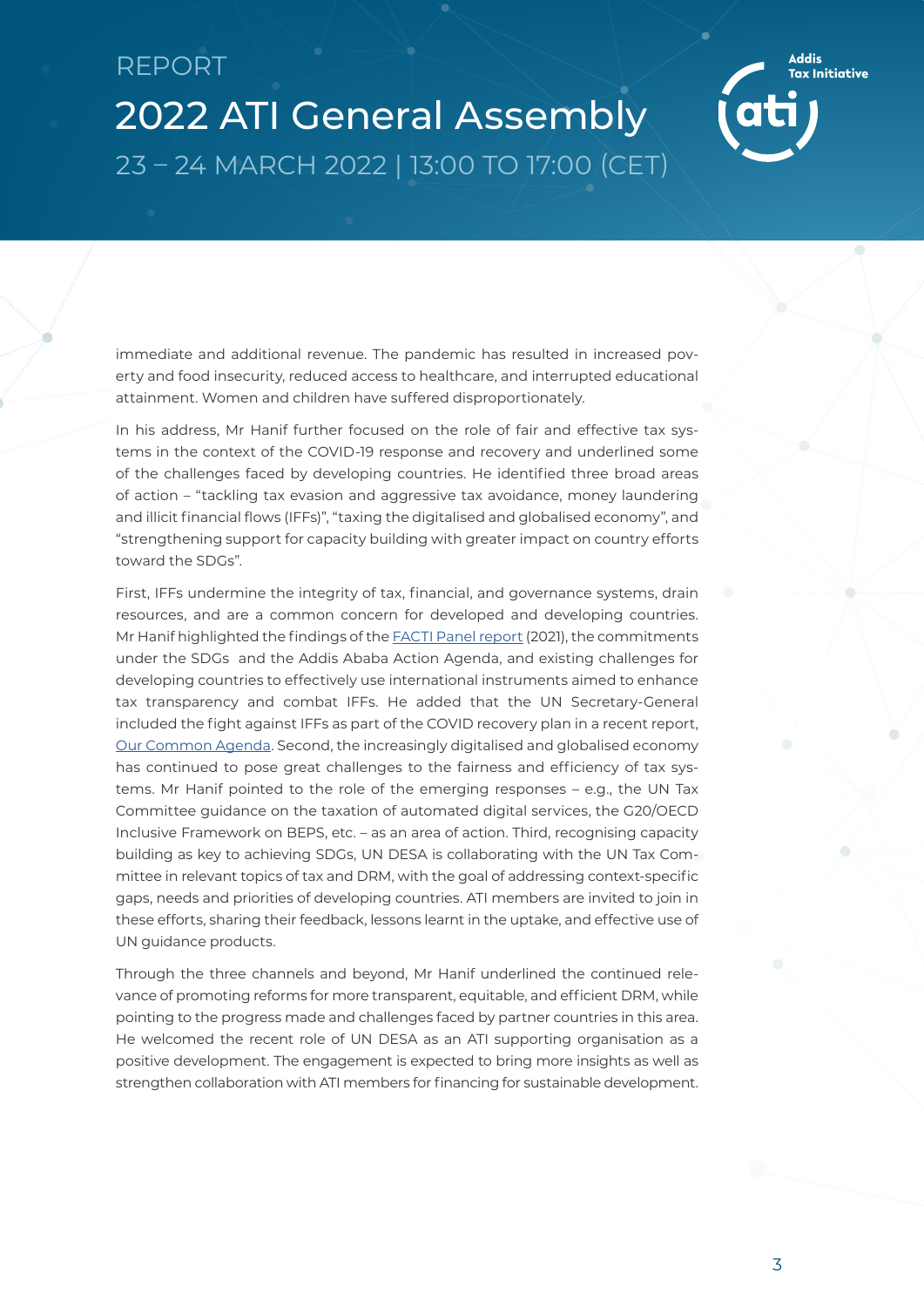

<span id="page-5-0"></span>The session devoted to the 2019 ATI Monitoring Report hosted a discussion on the progress ATI partner countries and development partners have made towards achieving the three commitments under [the original ATI Declaration of 2015,](https://www.addistaxinitiative.net/sites/default/files/resources/ATI-Declaration-EN.pdf) as well as a set of expert pieces aimed at guiding the work of the ATI under the ATI Declaration 2025.

#### **Presentation of the 2019 ATI Monitoring Report**

**Steven ROZNER**, Senior Advisor at the United States Agency for International Development (USAID) and ATI Co-Chair, discussed the progress documented by [the 2019](https://www.addistaxinitiative.net/resource/2019-ati-monitoring-report) [ATI Monitoring Report.](https://www.addistaxinitiative.net/resource/2019-ati-monitoring-report) The Report is part of ATI's work to create a space for peerlearning, exchange on good practices, and identification of trends in DRM. The key findings presented are summarised below.

**ATI Commitment 1:** ATI development partners' ODA support for DRM in 2019 showed an increase compared to the 2015 baseline, but more effort is still required. ATI development partners have more than doubled their ODA commitments for DRM, while ODA disbursements increased by 69% since 2015. Compared to 2018, however, the progress was modest, with an increase of only 0.3% in ODA disbursements. Five ATI partner countries – Afghanistan, Benin, Ghana, Rwanda, and Tanzania – were among the top 10 recipients of ODA disbursed by ATI development partners. Sub-Saharan Africa and Least Developed Countries (LDCs) received the largest share of ODA – receiving, respectively, 34.2% and 43.9% of total ODA grants. Like in 2018, project-type intervention was the most used modality of delivering support, while multilateral institutions were the most significant delivery partners.

**ATI Commitment 2:** ATI partner countries' effort to step up DRM has shown progress in 2019. Their average tax-to-GDP ratio has increased from 15.43% in 2018 and 14.7% in 2015/6 to 15.47% in 2019. Moreover, the share of taxes on goods and services has declined from 44.4% in 2018 to 43.9% in 2019, while the more progressive direct taxes averaged at 37.1%, increasing from 35.6% in 2018 and 2017. On progress regarding revenue administration performance, between 2015 and 2019, 19 ATI partner countries conducted TADAT and 20 conducted PEFA assessments. Based on the ISORA survey which collects information on public accountability, ATI partner countries have shown improvements in available information on three (of the five) areas considered.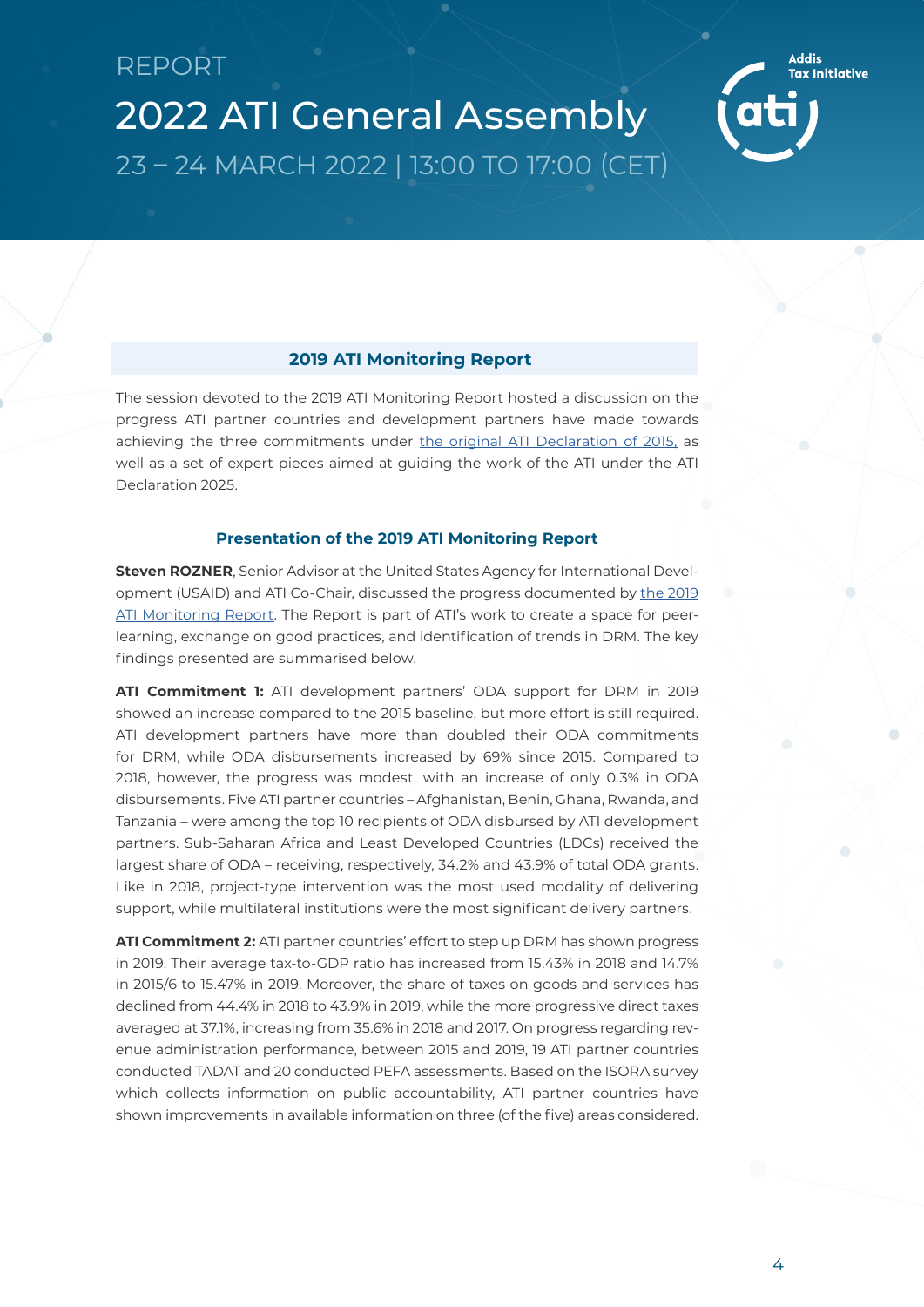2022 ATI General Assembly 23 – 24 MARCH 2022 | 13:00 TO 17:00 (CET)

Transparency and accountability, however, remain a significant challenge in partner countries. Further, tax expenditures transparency amongst ATI partner countries has not shown any improvement, whereas some ATI partner countries are making a positive progress on their Commitment to Reducing Inequality Index (CRII).

**ATI Commitment 3:** ATI member countries continue to make progress towards fostering policy coherence across different DRM-related areas. Some focus areas included IFFs, double taxation agreements (DTAs), transparency and exchange of information, and DRM for green growth. The participation in the OECD/G20 Inclusive Framework on BEPS of all ATI development partners and most ATI partner countries is also a notable development.

Overall, while the 2019 ATI Monitoring Report shows that progress has been achieved, but further efforts are needed to accomplish the commitments defined under the ATI commitments. Looking into the future and new priorities, Mr Rozner stated that the ATI Declaration 2025 is the new call for action which challenges members to look beyond the traditional boundaries of taxation, include a wide array of stakeholders, and look at DRM as a solution to many of the challenges faced by the world. Members recommit themselves to promote tax equity, transparency, and tax-based solution to promote gender and environmental priorities, as well as promoting inclusive approaches to DRM cooperation

#### **Presentation of expert pieces**

As part of the 2019 ATI Monitoring Report, three expert pieces on DRM issues related to each of the former three ATI commitments were presented.

**Giulia MASCAGNI,** Research Director at the International Centre for Tax and Development (ICTD), discussed the topic of "Taxing more and taxing better: what can development partners do to support reforms" under Commitment 1 which aims to double DRM support. Addressing the issue of development partners' role in DRM matters, she underlined the ongoing shift from 'boosting revenue' to 'improving tax systems', which is also reflected in the ATI Declaration 2025. Ms Mascagni pointed to three principles of reform to guide development partners' cooperation – 'fair enforcement of existing tax rules', 'facilitating taxpayer compliance', and 'promoting trust'.

Ms Mascagni presented the second piece, "Broadening the tax base: how and to whom?", under Commitment 2 on partner countries' pledge to increase DRM to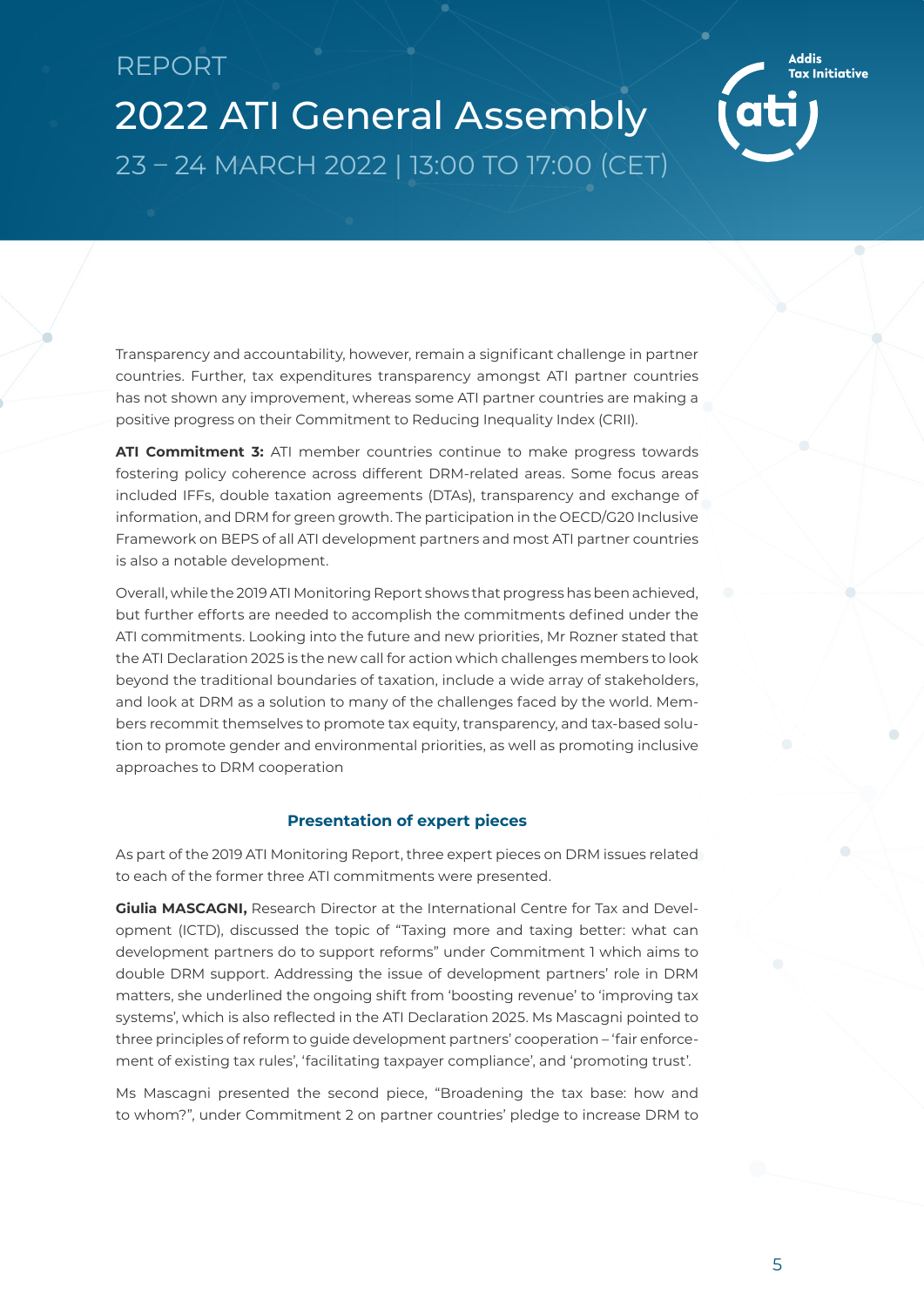<span id="page-7-0"></span>2022 ATI General Assembly 23 – 24 MARCH 2022 | 13:00 TO 17:00 (CET)

spur development. She started by noting the modest tax-to-GDP increase shown in the 2019 ATI Monitoring Report as a positive step. Regarding the challenge of broadening the tax base while improving tax equity, she discussed a common narrative which focuses on formalising the informal sector for increased DRM, fairness, and citizen engagement. She further reflected on three main flaws of this reasoning: (1) the lack of a clear boundary in informal vis-à-vis the formal sectors, (2) the limited yield from previous mass tax registration campaigns, and (3) the existence of informal taxes and payments the informal sector faces which affects the fairness of imposing more taxes.

**Lastly, Martin HEARSON,** Research Fellow at ICTD, presented the piece "Measuring success in international tax: looking beyond the membership statistics" under Commitment 3 of policy coherence. Reflecting on the challenge of ensuring positive outcomes in adopting international standards, he discussed current risks and opportunities for ATI partner countries. Some risks include undermining national DRM efforts by drifting priorities and creating constraints, e.g., in the case of DTAs. When balancing risks and opportunities, he emphasised that the appropriateness and the DRM motivation of the standards under consideration are key factors to consider. The expert pieces can be read in full in [the 2019 ATI Monitoring Report](https://www.addistaxinitiative.net/resource/2019-ati-monitoring-report).

### **ATI knowledge-building: Looking ahead to the Regional Workshops on Tax Expenditures**

Following the 2021 joint workshop on tax expenditures organised by the ATI, the German Development Institute (DIE), and the Council on Economic Policies (CEP), **Agustin REDONDA,** Senior Fellow at CEP, briefly presented the upcoming regional workshop series planned for 2022-2023. The issue of tax expenditures is an important part of Commitment 3 of ATI Declaration 2025 where members commit to "…improve tax transparency by publishing tax expenditures regularly to facilitate cost-sharing assessments, ultimately helping to reduce wasteful tax expenditures…"

The regional workshops are planned to take place initially in Western Africa, Eastern Africa, and Asia. The target participants include ministry of finances, revenue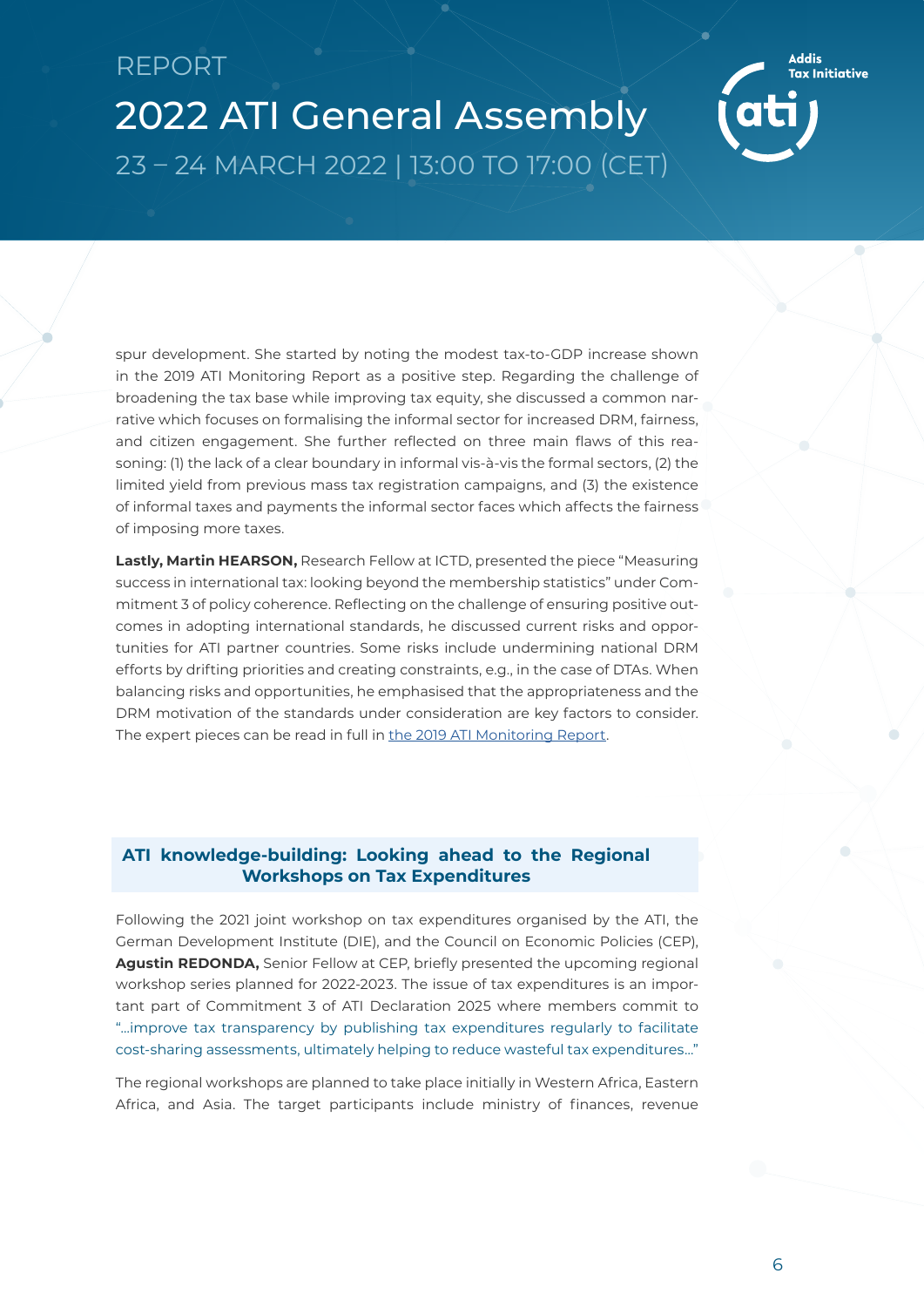<span id="page-8-0"></span>agencies, Members of Parliaments from ATI membership, and other stakeholders. The focus will be on tax expenditures reporting, estimation, and evaluation and hence, aiming to improve the effectiveness and transparency of tax expenditures. The series is planned to be followed by technical meetings, while remote support is available for countries upon request.

### **Spotlight on ATI members' work: Exchange of experiences and lessons learnt**

As part of the effort to create the space for peer-learning and experience sharing, the spotlight session hosted some hands-on perspectives from ATI members in the area of DRM and in the context of COVID-19 recovery. ATI member countries and supporting organisations presented valuable inputs about their experiences and lessons learnt in relation to the implementation of DRM-related reforms and/or the provision of DRM support.

#### **Organisation for Economic Co-operation and Development (OECD)**

**Vegard HOLMEDAHL** - advisor at the Secretariat of the OECD's Forum on Tax Administration (FTA) - presented the FTA's initiatives on digitalisation and digital transformation. The discussion paper "[Tax Administration \(TA\) 3.0](https://www.oecd.org/tax/forum-on-tax-administration/publications-and-products/tax-administration-3-0-the-digital-transformation-of-tax-administration.pdf)", together with the ongoing Action Plan and other initiatives guide the FTA's work on the digital transformation of tax administrations. Even though the initiatives are not explicitly aimed at capacity building, they play a crucial role in that regard. The TA 3.0 paper describes how embedding tax administration processes into taxpayers' "natural systems" could lead to more seamless tax administrations and reduce tax compliance burdens.

Using the TA 3.0 as a starting point, in [the Action Plan](https://www.oecd.org/tax/forum-on-tax-administration/publications-and-products/tax-administration-3-0-action-plan-update.pdf), FTA promotes digital transformation in support of tax administrations worldwide. Action 1 of this plan led to the publication of the Digital Transformation Maturity Model (DTMM) a few months ago, which assists administrations to self-assess their level of digital maturity. So far, DTMM has been used by 46 administrations, including 13 developing countries. Action 2 focuses on innovation and plans to launch the Inventory of Tax Technology Initiatives (ITTI) in April 2022. ITTI was developed in partnership with eight regional and international organisations, and from an online global survey completed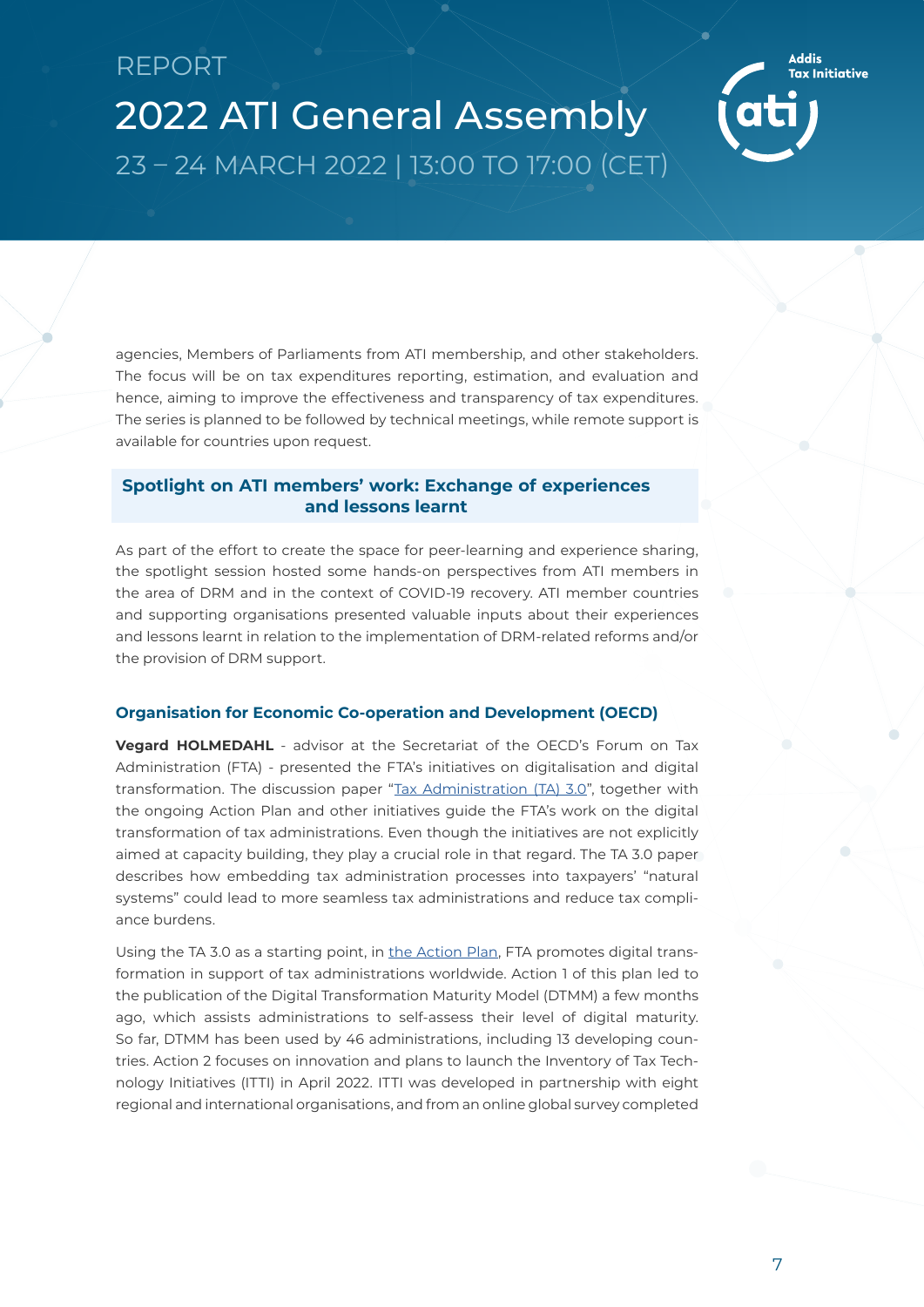2022 ATI General Assembly 23 – 24 MARCH 2022 | 13:00 TO 17:00 (CET)

by about 75 tax administrations. It is an online database which allows tax administrations to get information on new technology initiatives, access a range of supporting materials for domestic reforms, and identify possible collaboration channels with other tax administrations. Further, Action 6 focuses on capacity building and, in December 2021, a new report on ['supporting the digitalisation reforms of developing](https://www.oecd.org/tax/forum-on-tax-administration/publications-and-products/supporting-the-digitalisation-of-developing-country-tax-administrations.htm) [country tax administrations'](https://www.oecd.org/tax/forum-on-tax-administration/publications-and-products/supporting-the-digitalisation-of-developing-country-tax-administrations.htm) was published. The report, done in collaboration with ATAF, was based on research and interviews with over 30 tax administrations and organisations and highlights common elements of successful digitalisation reforms. Mr Holmedahl invited participants to review the other parts of the Action Plan – Action 3 on digital identity, Action 4 on electronic invoicing, Action 5 on sharing tax processes, and Action 7 on knowledge sharing – which also contribute to digital reforms for better DRM.

#### **Paraguay**

**Lilian Raquel ROMAN FLORENCIO** - technical advisor at the Undersecretariat of State for Taxation in Paraguay - elaborated on the tax reform whose proposal entered and was approved by the congress in 2019 and effectively came into force in 2020. The tax reform's aim – reaching a fairer, more equitable and simplified tax system – was challenged by the pandemic at the beginning of 2020. Thus, an Emergency Law was drafted and implemented within only two months, rapidly tackling the adverse economic, social, and health effects of COVID-19. The measures adopted included the relaxation of tax rules, such as the extension of deadlines for payment of obligations, and the exemption and suspension of other obligations, as well as the transition towards a higher digitalisation of the national tax administration, and an increase of the universe of taxpayers. Ms Roman outlined that these reforms were implemented with the support of various international organisations, which have issued guidelines for governments to evaluate them and adapt them to the local context.

#### **Save the Children**

**Ibrahim ALUBALA** – Head of Advocacy, Program Development and Quality at Save the Children Kenya – and **Ricardo BARRIENTOS** – Senior Economist at the Central American Institute of Fiscal Studies – shared highlights from the experience of a project implemented jointly. Mr Alubala started by stating that fair finance is a key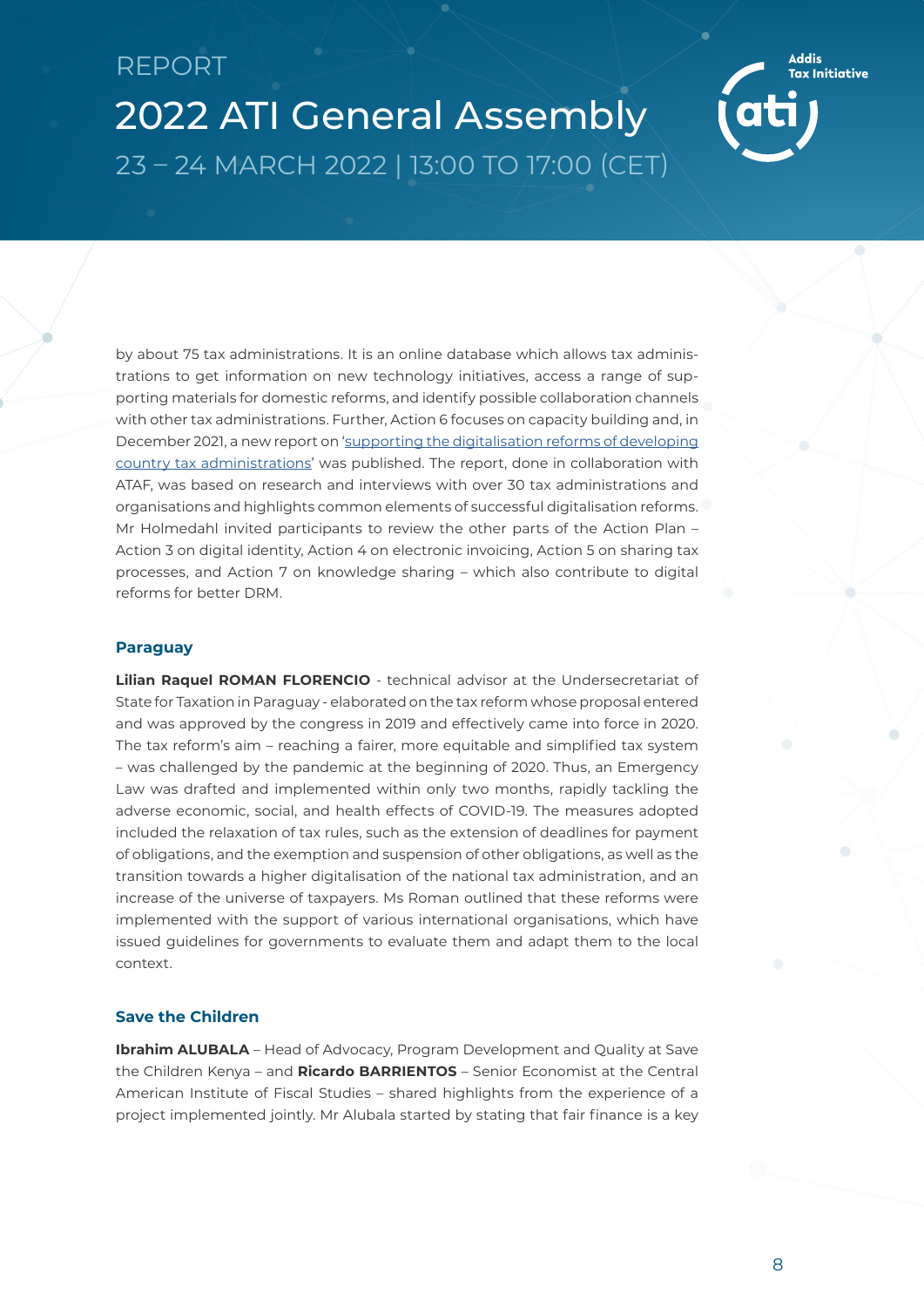2022 ATI General Assembly 23 – 24 MARCH 2022 | 13:00 TO 17:00 (CET)

principle of Save the Children's theory of sustainable and effective development. A progressive and accountable tax policy is necessary to provide public services, especially to vulnerable and excluded sections of society. In Kenya, Save the Children collaborated with sub-national Child Rights Networks and local business communities, and supported legal framework reform for fair and accountable DRM. Mr Alubala added that the establishment of Social Accountability Forums as a space for citizens to hold leaders accountable in governance and service delivery has been useful. Through the forums, citizens were able to directly voice their needs to local governments, and these voices turned into actions, such as road repairs, water supply, sanitary facilities, etc. Consequently, tax compliance has also increased, e.g., land and property taxes collected by local governments.

Mr Barrientos shared the Guatemalan experience, emphasising the link between the low tax-to-GDP ratio of the country and the low-level of public investment in children and adolescents. Due to this strong connection, their work focuses on gaps in the tax system – particularly, on tax proposals which give way to abusive tax privileges and tax expenditures. They formed the Observatory of the Public Investment in Children and Adolescents which provides technical information on how tax revenue is translated into public finance for the needs of children, and spur policy debate with government officials. The aim is, he stressed, to improve not only the revenue collection but also the quality of public spending to strengthen the legitimacy of the government.

#### **Slovak Republic**

**Silvia KARELOVÁ**, Head of the International Taxation Methodology Unit at the Ministry of Finance of the Slovak Republic, discussed Slovakia's support for transfer pricing rules implementation in North Macedonia. The project is part of the "public finance for development program" established by the Slovak Ministry of Finance and the United Nations Development Programme (UNDP) and aims to support partner countries in their effort to set up and reform public financial management. The original idea of the program was to offer Slovakia's expertise in the area of public finance. Thus, the North Macedonia project, implemented in 2019, aims to support the Macedonian Ministry of Finance and Public Revenue Office (PRO) on accountable public finance management at the central and local levels. Three key areas were selected – reducing the informal economy and fighting tax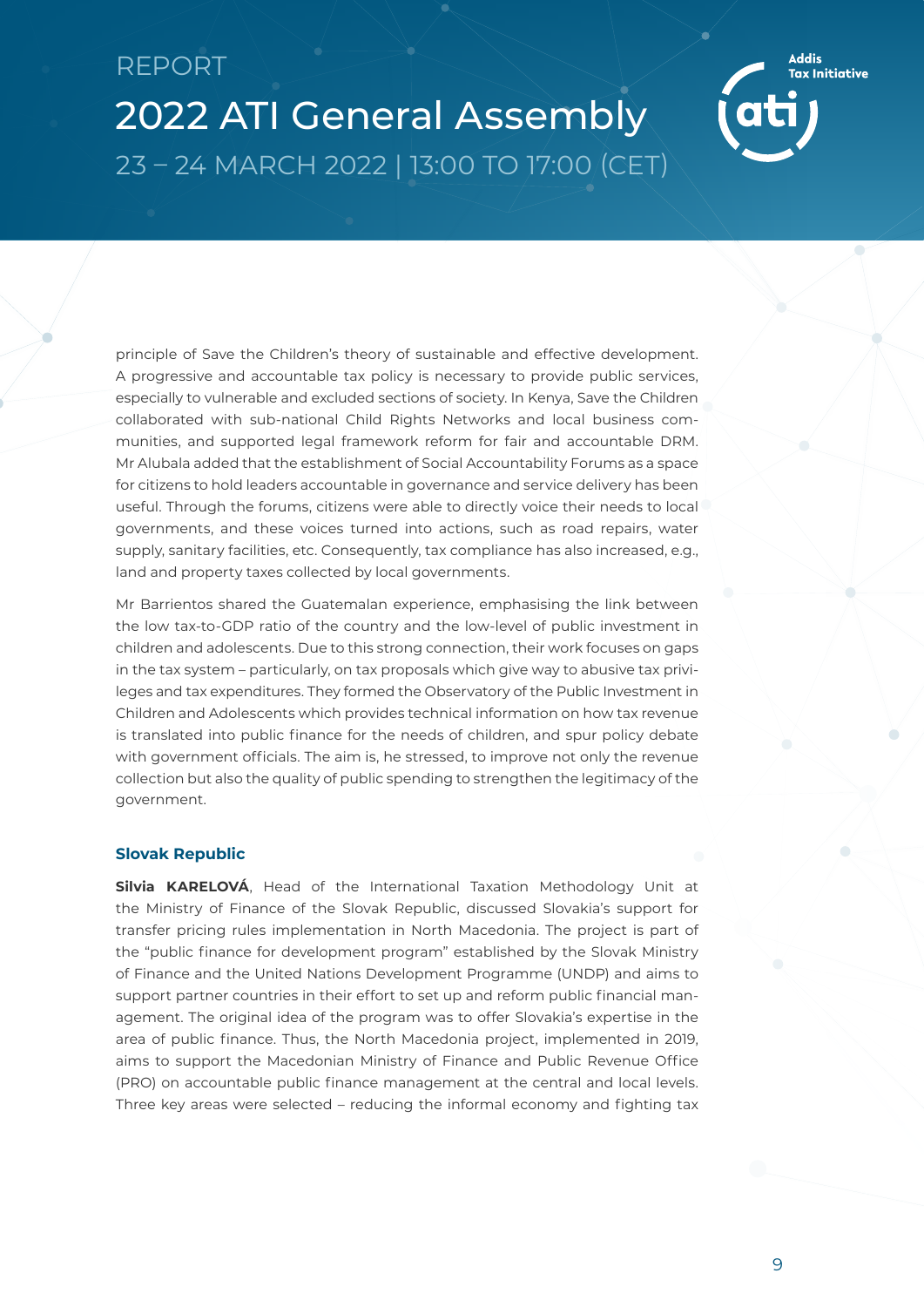2022 ATI General Assembly 23 – 24 MARCH 2022 | 13:00 TO 17:00 (CET)

evasion and tax fraud, strengthening the fiscal autonomy and revenue mobilisation capacity of local governments, and strengthening the efficiency of financial management and public services. The technical assistance focused on transfer pricing (TP) and involved legal framework revision, policy reform advice, administrative and institutional capacity building of targeted government officials – on TP rules (MoF) and TP audits (PRO), peer-to-peer learning, and study visits. Ms Karelová underlined the successful establishment of a specialised TP unit within the PRO as one project milestone.

#### **South Centre**

**Abdul Muheet CHOWDHARY**, Senior Program Officer at the South Centre Tax Initiative, shared the work of the South Centre to support developing countries on transfer pricing disputes submitted under the mutual agreement procedure (MAP). The statistics show that transfer pricing MAP cases are higher in number than other cases. Mr Chowdhary noted this is an important issue as, from the perspective of developing countries, transfer pricing MAP cases are complex and have a longer resolution time, thereby keeping a large sum of money on hold. Furthermore, he pointed out to their relevance in the context of Amount B of Pillar One included within the Two-Pillar Solution of [the OECD/G20 Inclusive Framework on Base](https://www.oecd.org/tax/beps/statement-on-a-two-pillar-solution-to-address-the-tax-challenges-arising-from-the-digitalisation-of-the-economy-october-2021.pdf) [Erosion and Profit Shifting \(BEPS\) Project.](https://www.oecd.org/tax/beps/statement-on-a-two-pillar-solution-to-address-the-tax-challenges-arising-from-the-digitalisation-of-the-economy-october-2021.pdf) As such, these statistics set out three capacity-building priority areas to consider by developing partners: (i) MAP processes – both the legal framework and domestic implementation, (ii) transfer pricing analysis and methodologies, and (iii) risk assessment using country-bycountry reporting (CBCR) data. On the latter point, Mr Chowdhary agreed with Mr Hearson regarding the difficulties to access CBCR information and added the complexity of using this data despite counting with it. Tackling these areas together, he stressed, would reduce the time to resolve MAP disputes, and provide more tax certainty in the context of the upcoming Pillar One process.

#### **Sweden**

**Tommy CARLSSON.** Project Manager at the Swedish Tax Agency, shared the challenges faced by the Agency in connection to the COVID-19 pandemic. The first challenge related to security, e.g., boarder closure, which caused the Agency to immediately call-back its field officers and was able to deploy them back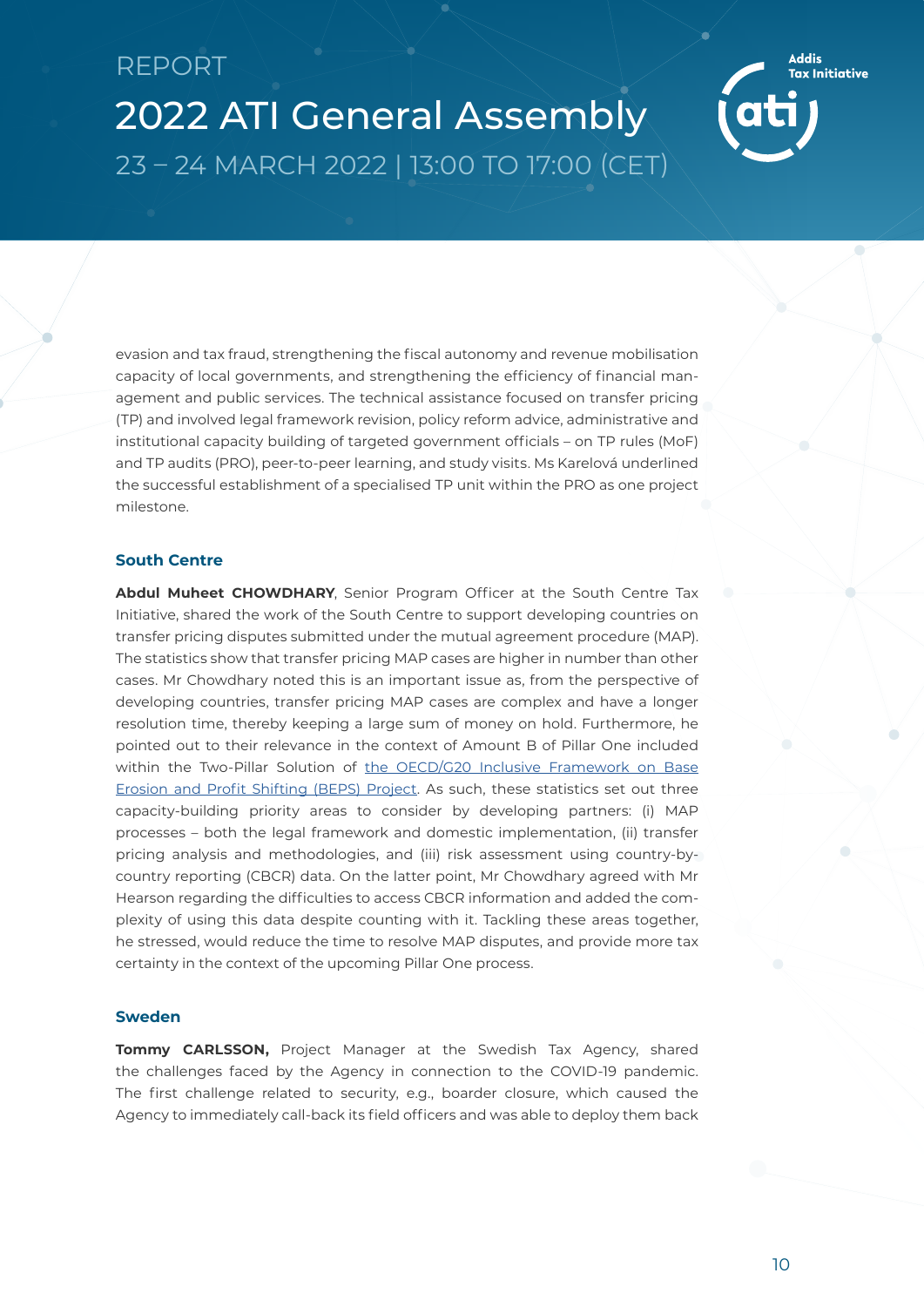2022 ATI General Assembly 23 – 24 MARCH 2022 | 13:00 TO 17:00 (CET)

only after six to eight months into the pandemic. A second challenge was linked to technical quality and enhanced platform problems faced both by the Agency and its sister organisations based in other countries. Further, the capacity-building work was challenged by the move to the digital space. As such, the opportunities and lessons learnt include the need to improve security preparedness and flexible planning, use the digital platform for joint planning with the project management and expert teams, and increase investment in the digital space, which reduces travel time and costs.

#### **Tax Justice Network Africa (TJNA)**

**Chenai MUKUMBA,** Policy Research and Advocacy Manager at Tax Justice Network Africa (TJNA), discussed a TJNA program on the African Parliamentary Network for IFFs and taxation. The flagship program aims at engaging parliamentarians to champion the issue of tackling IFFs and tax justice in Africa and aims to utilise the various legislative instruments at their disposal – i.e., the oversight, representation, budget approval and law-making functions. The program includes four projects : "strengthening the network of MPs", both at the national and regional level, "building capacity", "sharing experiences and good practices", and "advocating for the adoption of IFFs and tax justice legislations". The initial idea was to organise continent-wide meetings bringing together MPs from across the continent. Due to the pandemic and the restrictions followed, however, the focus was shifted to national level engagements. Together with national partners, CSOs, expert groups, and others, the National Parliamentary Focuses on IFFs and taxation – coalitions of MPs with partners – were established. The platforms, with 15 MP members, are headed by a national coordinator and a national MP. In 2021, focus points were established in Malawi, Liberia, and the DRC, with immediate positive outcomes observed – e.g., drafting anti-money laundering bills, amending mining acts.

With the relaxation of pandemic restrictions in late 2021, MPs from the established focus points came together to share their experiences. Following that, a high number of MPs expressed their interest to establish focus points in their respective countries. By the end of 2021, registered MP members reached to 258 with the current membership covering about 2/3rd of the target countries.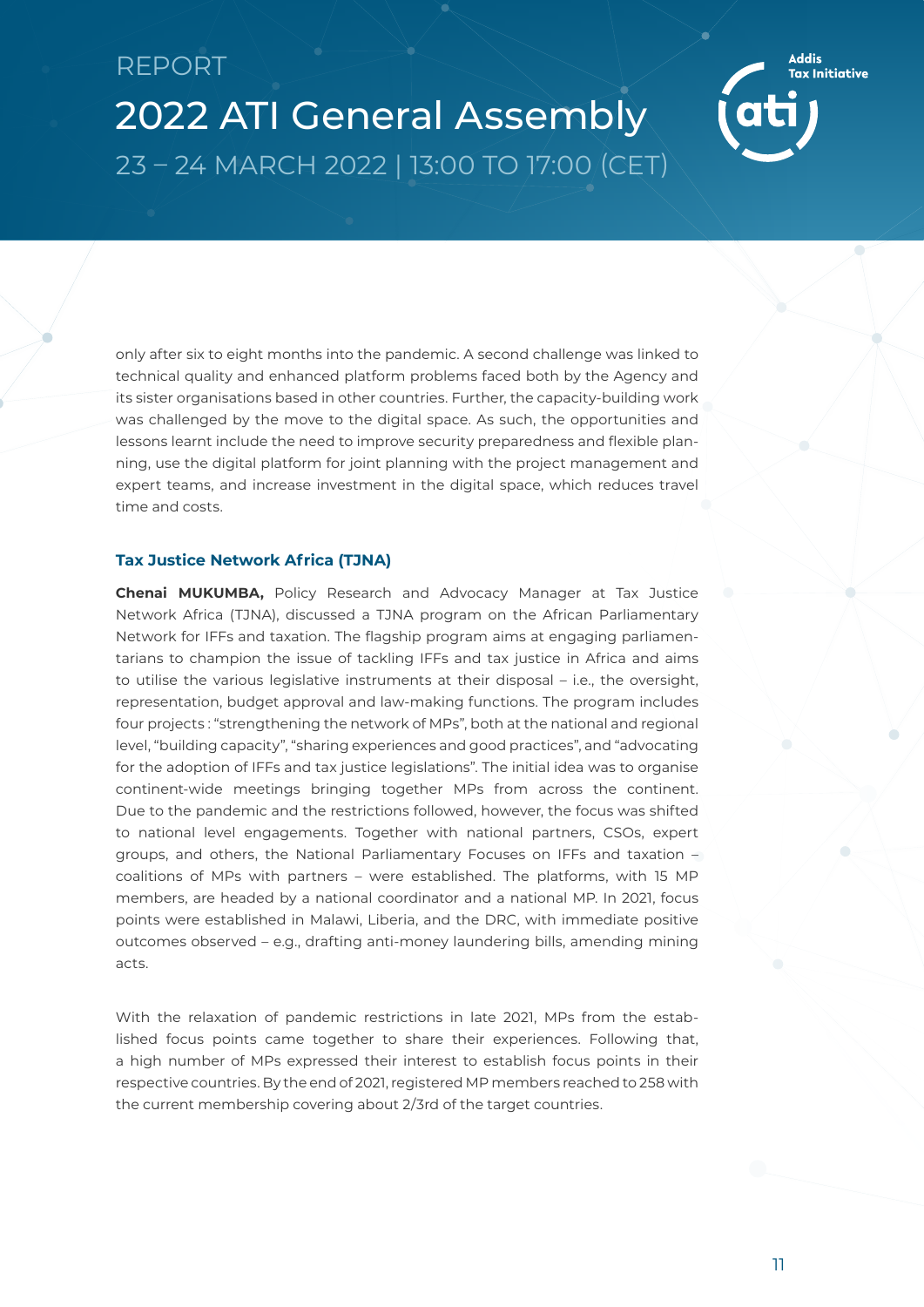<span id="page-13-0"></span>

The panel discussion on a "Just transition and green recovery and its role in promoting DRM" was moderated by **Nozipho TSHABALALA**, who welcomed the three speakers, Ms Emily MUYAA, Mr Logan WORT and Mr Per Fredrik Ilsaas PHARO to share their experiences and insights on the topic.

**Emily MUYAA,** Chief of the Capacity Development Unit at the International Tax and Development Cooperation Branch of UN DESA, opened the panel discussion on just transition and green recovery by explaining the degree to which environmental taxation can play a positive and active role in increasing economic prosperity while driving sustainable growth. She emphasised that environmental taxes must be well-designed and implemented to address reducing carbon emissions, which is envisaged under the Addis Ababa Action Agenda and parts of the commitments of countries under the 2015 Paris Agreement on Climate Change.

Ms Muyaa highlighted that carbon taxes should not only be viewed as a source of revenue but also looked at from a more general perspective of fulfilling the SDGs. More importantly, she explained that there is no "one-size-fits-all" solution: each country must take its realities and domestic situation into consideration and analyse how environmental taxes can inform the whole picture of sustainable growth. Furthermore, other policies could be used complementary to environmental taxes. The UN Secretary-General has called upon countries to shift away from taxing income to taxing carbon and thereby focus on the polluter instead of the taxpayer. Commenting on the role of multilateral institutions and the UN Tax Committee in building capacity and addressing the political challenges as well as other existing gaps to promote a green recovery, Ms Muyaa emphasised that climate change is a global challenge. The solution to a global challenge is to fuel efforts at the local, country, and global levels, considering the differentiated responsibilities. She highlighted that multilateral institutions such as the UN Tax Committee play a prominent eminent role in ensuring that "no one is left behind" and that countries have sufficient tools, guidance, and resources to address the issue of a just transition and a green recovery. In terms of environmental taxation, the UN Tax Committee has contributed to support developing countries align their fiscal policies with the commitments of the 2030 Agenda and the Paris Agreement, having published the [carbon taxation handbook](https://www.un.org/development/desa/financing/sites/www.un.org.development.desa.financing/files/2021-10/Carbon%20Taxation.pdf) for developing countries.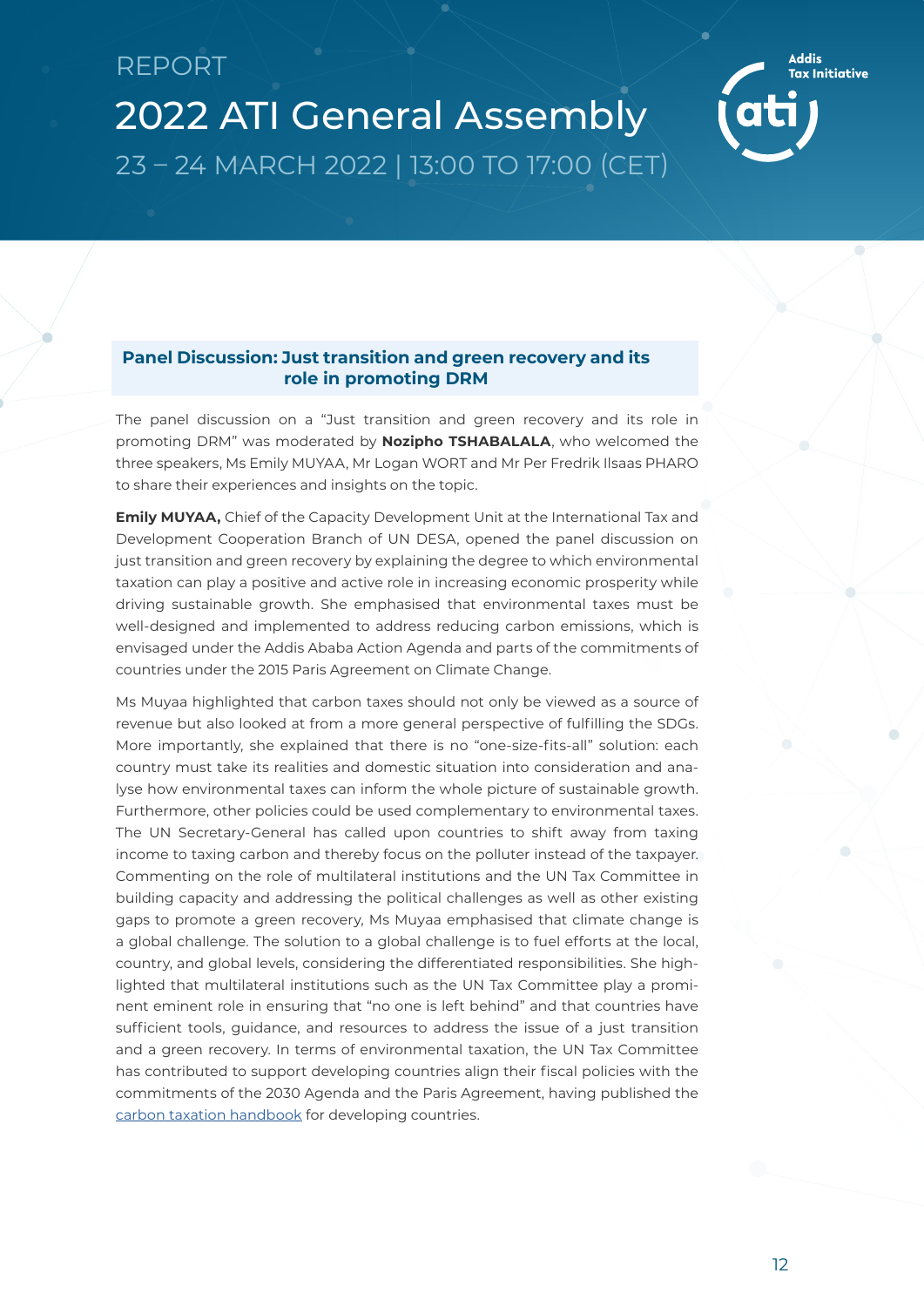2022 ATI General Assembly 23 – 24 MARCH 2022 | 13:00 TO 17:00 (CET)

"For the policy to work and it to be a just policy, we must be sure that we do not force Africa into a carbon tax regime that may not be appropriate for its countries' individual domestic situation." – Logan WORT

**Logan WORT,** Executive Secretary of the African Tax Administration Forum (ATAF), started with a thought-provoking message on the connection between the DRM agenda, taxation priorities, and its contribution to a green recovery and long-term sustainable growth in the context of the Covid-19 pandemic. He emphasised that the need for post-Covid-19 recovery is urgent globally, of course not least for Africa because of the massive, reduced growth percentage projected and over 70 billion USD lost during the pandemic.

Mr Wort argued that is difficult to come to a concrete conclusion on whether the move from the income tax to taxing carbon is the suitable policy in the African context. According to an ICTD study, Africa is responsible for only 3.8% of global emissions (North African countries and South Africa contributing heavily). Hence, there is a potential for revenue gains from carbon taxes, although not to the extent as in the developed world. Historically, Africa's emissions arise from land use, land clearance, forestry, etc., and almost 90% of people use natural wood for charcoal and consumption. The benefit of a carbon tax would mainly be experienced in the form of a behavioural change and for income in industrialised countries in the North and South of Africa. From a policy perspective, Mr Wort considers the carbon tax to be important. However, he emphasised that one should not disproportionally burden African countries, where the level of emissions is significantly lower. Recovery from the pandemic entails upholding the principle of justice and ensuring that the poor aren't taxed disproportionally. Personal income taxes should be dealt with more progressivity and the focus should be on high-net-worth individuals and companies with large profits (especially during the pandemic).

Responding to how policies can be better adapted to the context of developing countries and how one can see the challenges faced by African countries to meet the internationally agreed environmental goals, Mr Wort underlined that policies must be practical, well-implemented, and targeted at companies that are responsible for high levels of emissions. In the broader DRM and post-Covid environment, one of Africa's main problems is illicit financial flows (IFFs). Putting the carbon tax on an agenda might prove difficult, as 68% of revenue are lost as a result of bad corporate practices and private company corruption. Mr Wort further pointed out that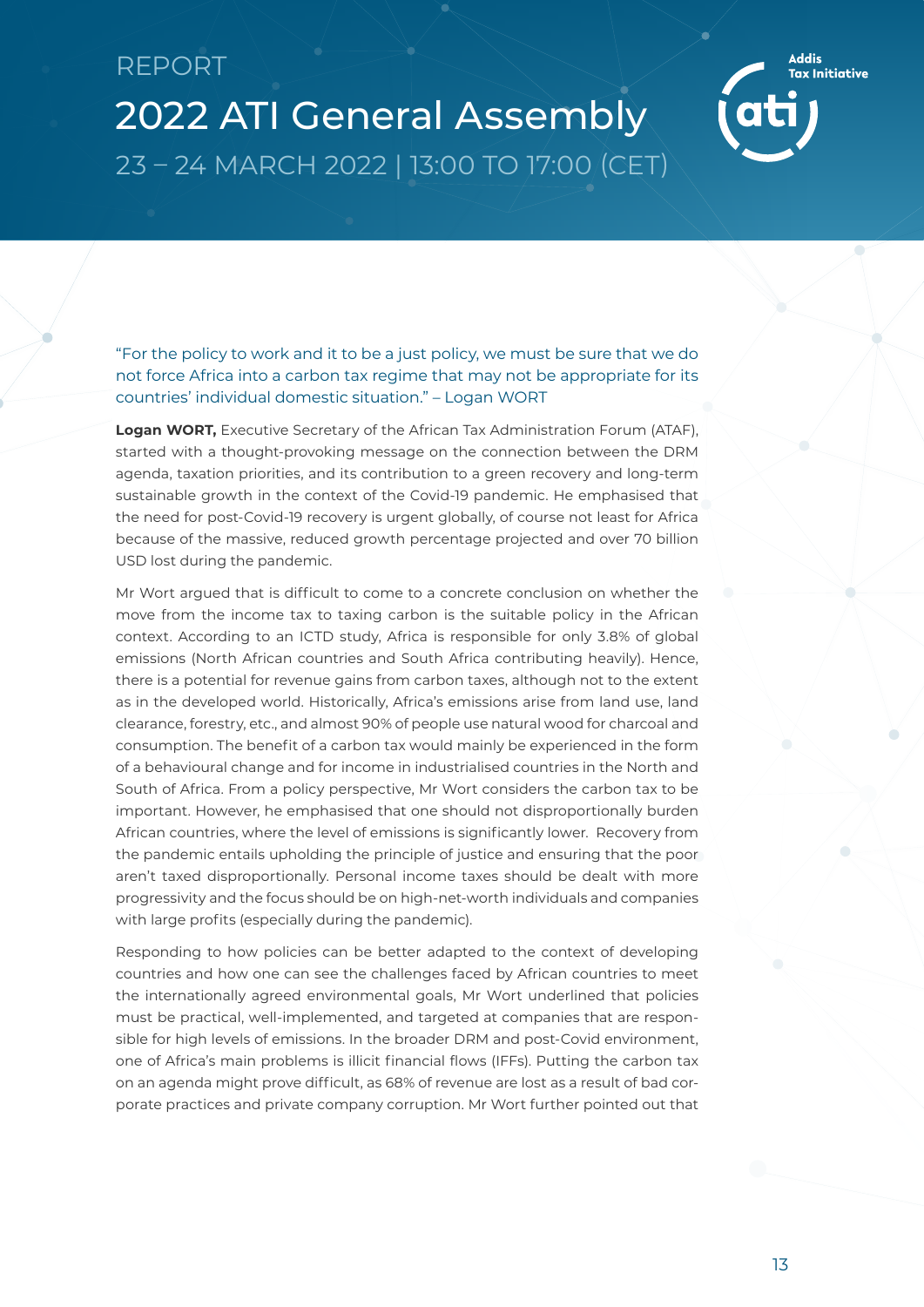2022 ATI General Assembly 23 – 24 MARCH 2022 | 13:00 TO 17:00 (CET)

there are many fiscal choices and opportunities that echo the usefulness of carbon emission taxes. One major obstacle is that countries are dealing with changing governments with a 5-year term, while the just transition and green recovery call for a 20-year generational agreement and behaviour change. Unless policy solutions respond to the short-termism of policymakers, the problem will not be solved.

#### "Unless it's both just and green, we are all in deep trouble." - Per Fredrik Ilsaas PHARO

**Per Fredrik Ilsaas PHARO**, Director of Partnership and Shared Prosperity at the Norwegian Agency for Development Cooperation (Norad), reflected on how the agendas of sustainable development and DRM should be combined towards a just transition and green recovery in partner countries. Mr Pharo explained that we are extremely underfinanced for the green recovery. Low and Lower-middleincome countries do not have the tax potential to finance these transitions through public finance. Hence, engaging large-scale private finance to the SDGs and the just transition and green recovery and establishing good partnerships is crucial for all countries. Regulatory regimes and payments for inconsistent services could be a starting place since this promotes the protection and restoration of carbon-rich eco-systems, such as wetlands, but also has the advantage of favouring particularly vulnerable segments of the population.

Mr Pharo emphasised the importance of implementing progressive taxes. Carbon taxes are particularly important for developed countries, which account for the largest share of carbon emissions, but are relevant in lower and middle-income countries if targeted towards big-emitting companies as well as the high-end consumption of the richest population. Reflecting on the green transition and recovery, Mr Pharo concluded that it will lead to 'winners and losers.' Effective solutions (particularly local solutions) need to be tailored to specific contexts and particular circumstances (whether that is taxes, policies, public finance or other measures). The transition will also require supporting policies, such as re-scaling training and services for workers in transition, unemployment benefits and poverty alleviation programmes. Development partners must support a range of actors. In his view, a vigorous public debate, transparency, and accountability are essential for the green transition to also be just.

Regarding the role of the international donor community supporting partner countries to foster DRM and promote a green recovery, Mr Pharo underlined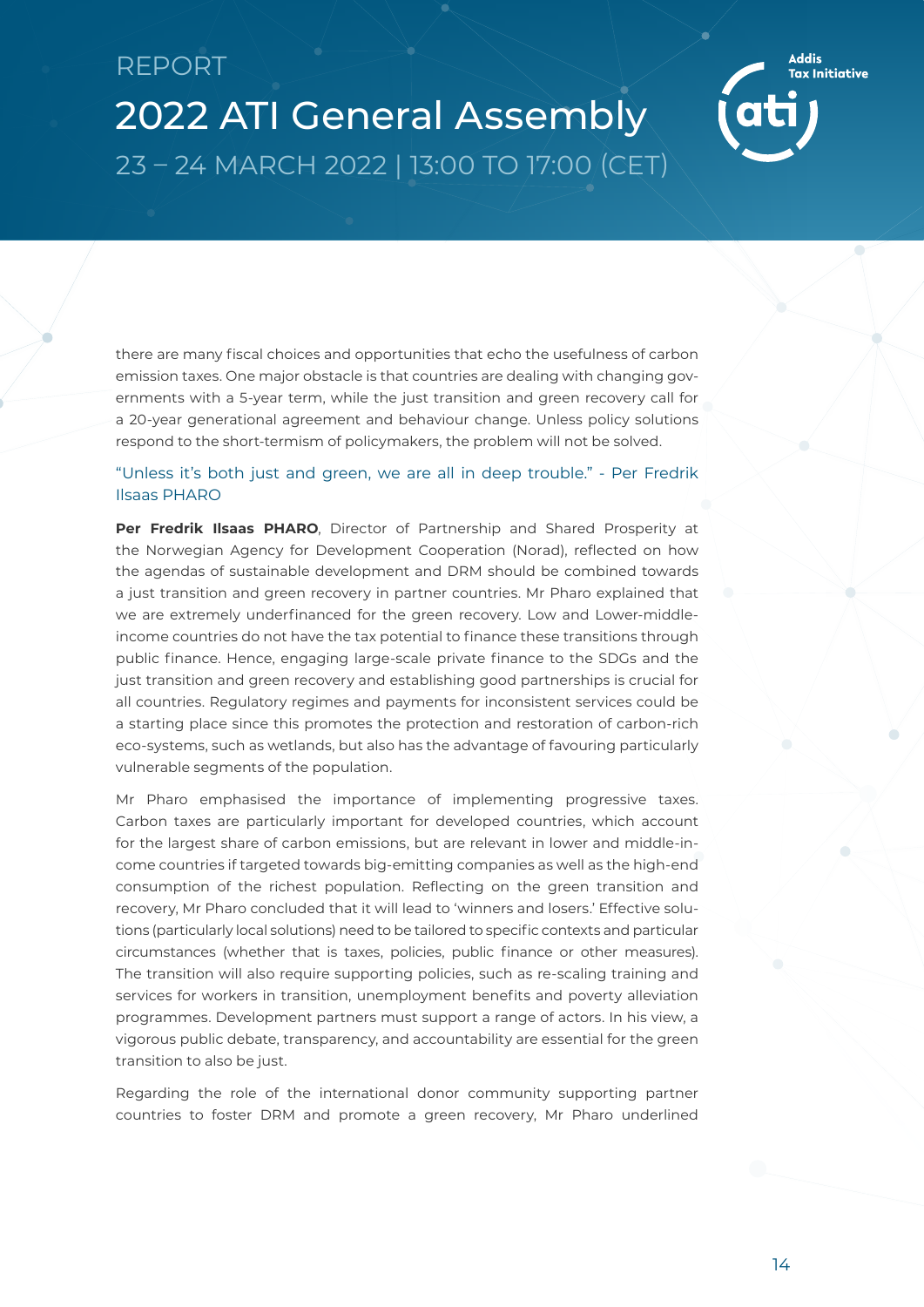<span id="page-16-0"></span>2022 ATI General Assembly 23 – 24 MARCH 2022 | 13:00 TO 17:00 (CET)

Logan Wort's argument on short-termism and the need for broader reforms. The evidence is that Africa would be a massive winner with the green transition, but the process is challenging, and short-term interests must be addressed. The main challenge is that globally, the tax system and the international financial architecture are broken, and financial secrecy is fuelling all kinds of undesirable outcomes. The international system allows large shares of public revenues to be channelled to private accounts through tax evasion and IFFs. The international community and the ATI have high stakes in this very important role by advocating for effective reforms. One core element is to support partner countries in broadening their tax base in various ways, as well as supporting transparency, accountability, efficiency, and the reform of the international financial system.

#### **Next steps by ATI Co-Chairs**

**Jeneba BANGURA,** Deputy Commissioner General of the National Revenue Authority in Sierra Leone and ATI Co-Chair, addressed a special thanks to all presenters and participants for their valuable and insightful contributions. She highlighted that the event provided an opportunity for peer-learning on DRM support coordination. Ms Bangura explained that the ATI and its Consultative Groups have been working on developing a comprehensive new monitoring framework to follow progress under the ATI Declaration 2025. Details of the final monitoring framework of each ATI Commitment are presented on the second day of the 2022 ATI General Assembly in the meetings of ATI Consultative Groups. The ATI Consultative Group meetings are an opportunity for ATI members to actively engage and discuss relevant topics relating to the implementation of each ATI Commitment.

#### **Closing**

**Dr Juergen ZATTLER** - Director General of "International Development Policy, 2030 Agenda, and Climate" at the German Federal Ministry for Economic Cooperation and Development (BMZ) - closed the first day of the 2022 ATI General Assembly by thanking the high-level speakers, participants, and the ATI Secretariat for the fruitful discussions. Dr Zattler emphasised that the event was a great opportunity to come together to renew the commitment towards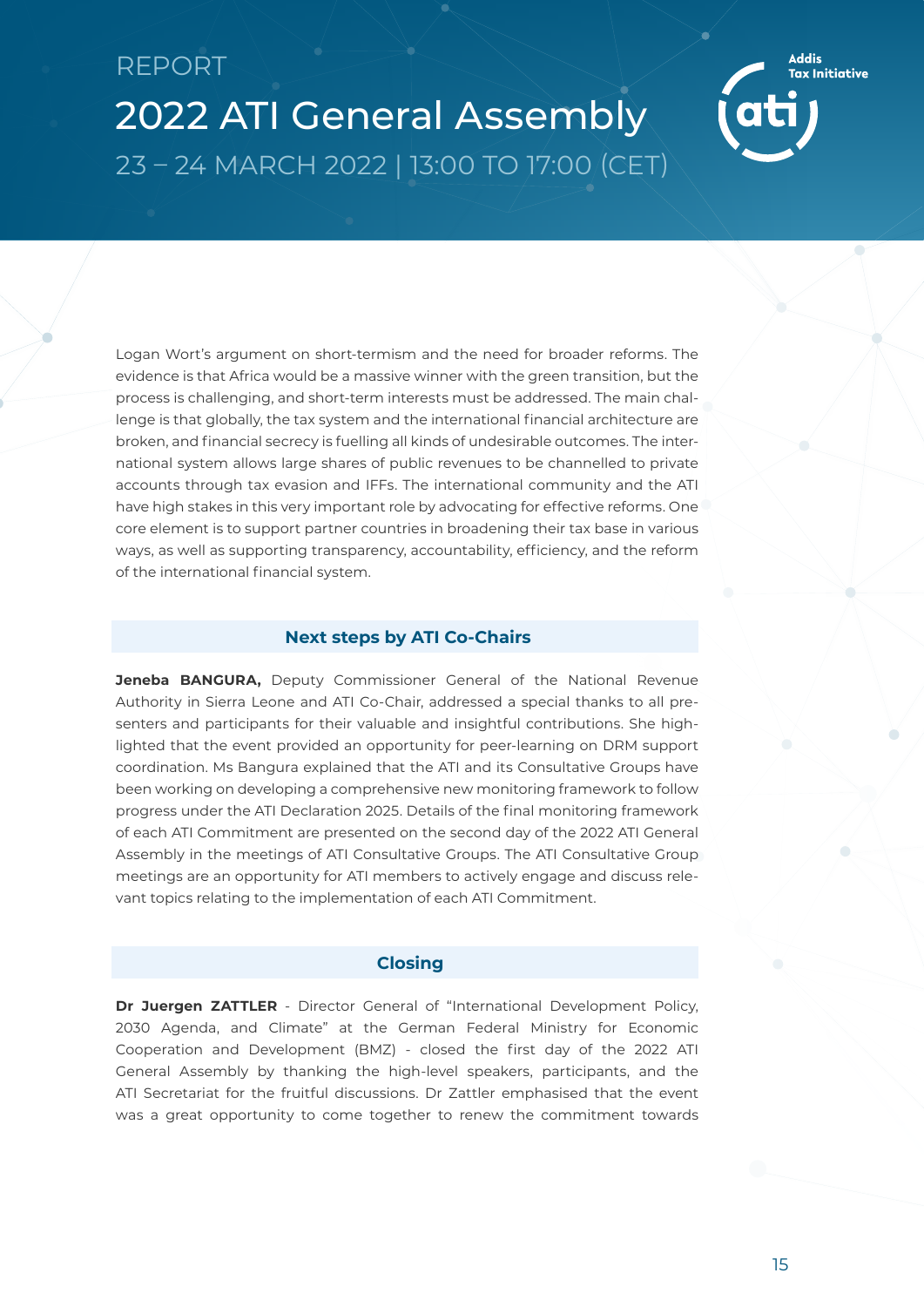2022 ATI General Assembly 23 – 24 MARCH 2022 | 13:00 TO 17:00 (CET)

the ATI Declaration 2025 in support of DRM in partner countries in the context of the COVID-19 recovery while fortifying political commitment among ATI members.

Dr Zattler highlighted the increasing importance of fair and effective tax systems in the face of the pandemic and growing investment needs. The panel discussion on the just transition and green recovery was very insightful and highlighted a clear consensus that strengthening DRM and acting against climate change must not come at the expense of the poor. The energy transition cannot be financed without reforming the tax systems. Additionally, Dr Zattler pointed out that not only the consequences of the pandemic are testing our social security systems, but also other current crises and conflicts, such as the most recent in Europe. In the wake of the Ukraine crisis, energy and food prices have risen worldwide. The conflict is hitting the most vulnerable in our society the hardest and hence, we must find effective ways to protect these groups quickly and transparently from the consequences of such crises and provide public support. In this context, tax policies are of paramount importance.

To provide these essential public services and other public goods, sufficient domestic revenues must be mobilised. A socially equitable, gender-sensitive and transparent tax system can help raise needed domestic revenues while reducing inequality within a country and fostering a green, resilient, and inclusive economic recovery from the COVID-19 pandemic at the same time. To conclude, Dr Zattler emphasised that the four ATI commitments strengthen members' collective action and put us on the right track to achieve this goal cooperatively and sustainably. They also provide us with a good opportunity to discuss and share good practices, while creating momentum towards achieving a tax system that works for people. He called upon members to build on this momentum to make further efforts to achieve the ATI goals as well as the SDGs.

### **DAY 2**

### **WORKING TOGETHER TOWARDS THE IMPLEMEN-TATION OF THE ATI DECLARATION 2025**

On the second day of the virtual 2022 ATI General Assembly, the ATI Consultative Groups met to discuss relevant topics and products which will be part of the 2022/2023 work plan. The groups also presented the post-2020 monitoring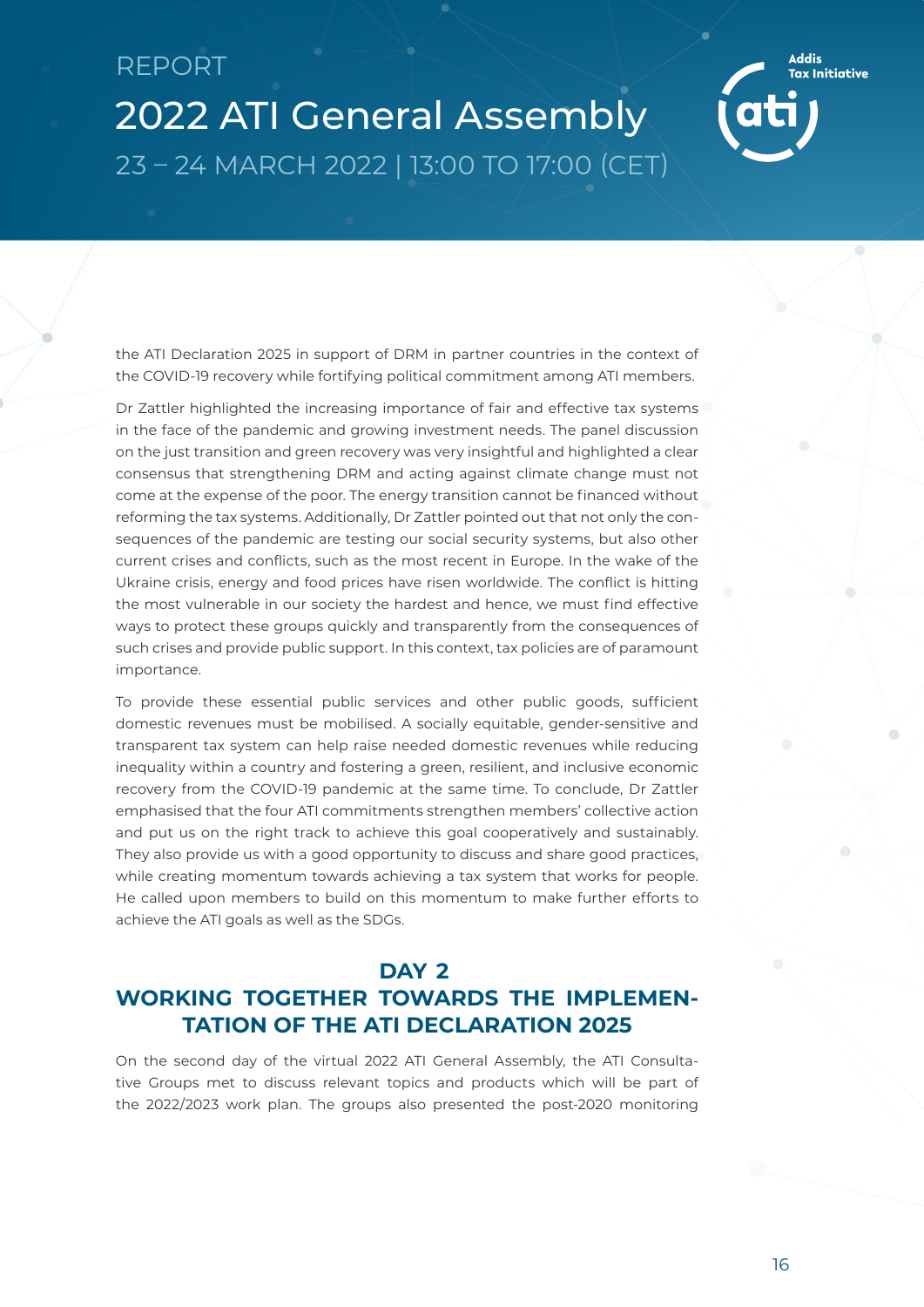<span id="page-18-0"></span>framework that will measure progress towards achieving the commitments under the ATI Declaration 2025. The session on the ATI Matchmaking Platform enabled a discussion on the use of the platform and its challenges.

#### **ATI Consultative Group 1**

**Mr Daniel NUER** (Ghana), co-coordinator of ATI Consultative Group 1, moderated the meeting of the group working to promote Commitment 1 of the ATI Declaration 2025 – "ATI partner countries commit to **enhance DRM** on the basis of **equitable tax policies** as well as **efficient, effective**, and **transparent revenue administrations**. ATI development partners commit to **supporting such reforms**."

The meeting started with a presentation of the guiding principles used to develop indicators for the post-2020 monitoring framework: **simplicity, availability** of data, and **balance** between accuracy and efforts needed to collect data. The conceptual framework went through three discussion meetings and various feedback loops before it was presented to the ATI Steering Committee for final approval. The indicators for ATI Commitment 1 are categorised into six topics tailored to the different ATI membership constituencies. Five of the topics – "enhance DRM", "equitable tax systems", and "efficient, effective, and transparent revenue administration" – are related to partner countries, while the "commitment to support such reforms" is targeted at development partners. Both primary and secondary information sources are to be used – i.e., partner country surveys, qualitative narratives, assessment by an external consultant, and secondary and publicly available data sources. Secondary (the principal) data sources include the IMF, ISORA, OECD DAC, TJN, ATAF and the ATI DRM database, the Commitment to Reducing Inequality Index (CRII), government websites, etc. The report, to be published every two years, will have 2020 as the baseline year. A methodological note describing all the indicators used will be available on the ATI website.

The second agenda point discussed was the work plan of ATI Consultative Group 1. Under the equitable taxation workstream, the brief on ATI partner countries' perspectives on moving towards equitable tax systems, with case studies from Uganda and Sierra Leone, is being finalised and will potentially include one additional country example. Furthermore, the group discussed the past workshop on DRM cooperation for equitable tax systems, organised by Oxfam, the coffee-break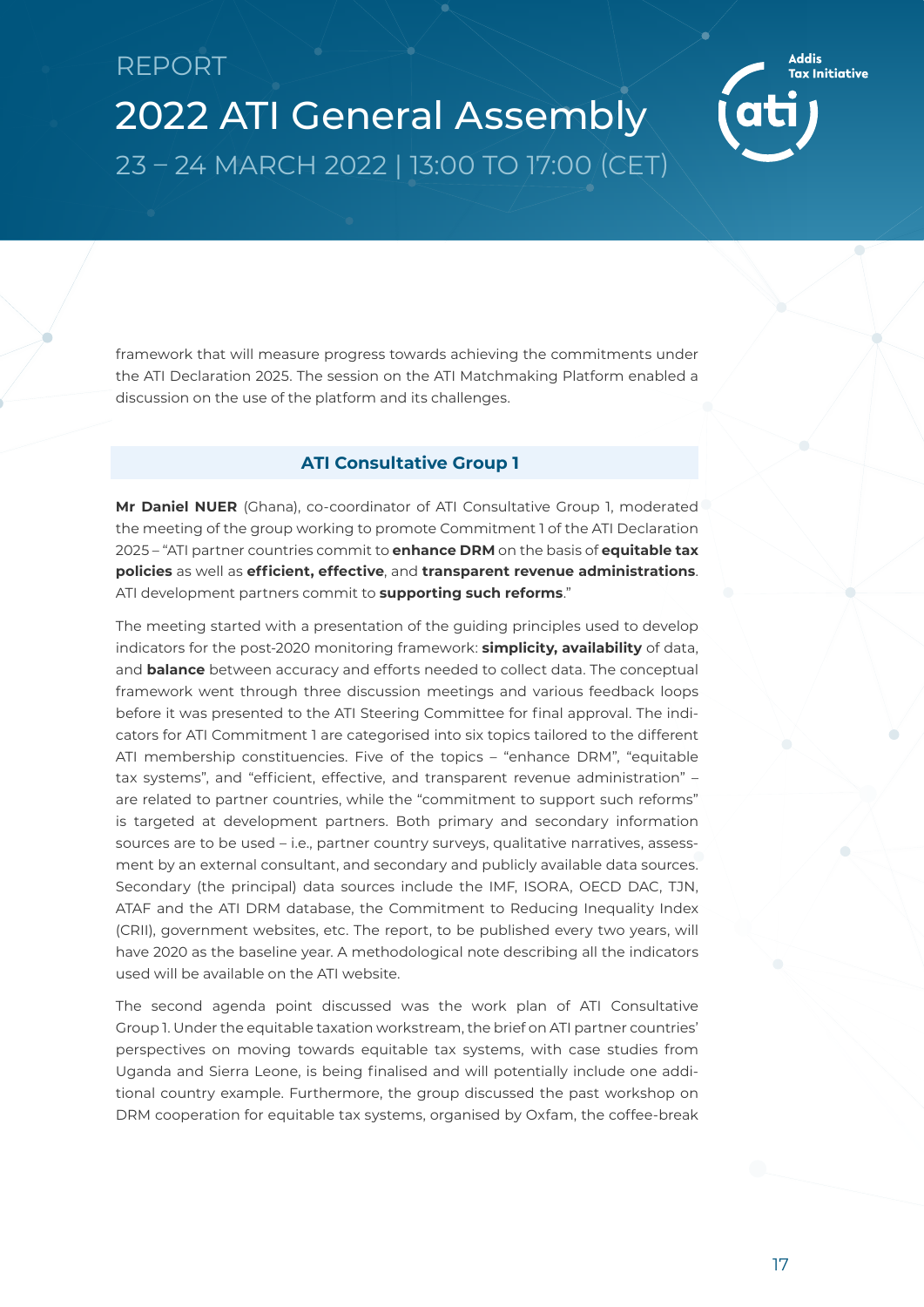<span id="page-19-0"></span>2022 ATI General Assembly 23 – 24 MARCH 2022 | 13:00 TO 17:00 (CET)

on the Fair Tax Monitor (FTM) tool, with Oxfam and TJNA, and the upcoming webinar series on equity and taxation, held in cooperation with Germany. Under the **subnational taxation** workstream, the ATI organised a webinar series in 2021 with the Development Partners Network on Decentralisation & Local Governance (DeLog) and the Norwegian Agency for Development Cooperation (Norad). The first webinar aimed at raising awareness on the role of local governments in tax collection and better public service provision, while the second focused on the challenges and opportunities of property taxes for development. Under the **revenue administration and reform** workstream, a webinar on the Digitalisation Maturity Model was held in collaboration with the OECD's Forum for Tax Administration (FTA).

Some follow-up events proposed by the ATI Secretariat include a workshop on policy design for subnational taxation with the participation of subnational decision-makers (in cooperation with Germany, ICTD & the Local Government Revenue Initiative -LOGRI), a webinar series on data sharing and digital solutions for revenue administrations, and a webinar series on ATI partner countries' experiences on formulating and implementing national revenue reform strategies. Lastly, on other potential additional topics, wealth taxation and a focus on large taxpayers and high net worth individuals (HNWI), as well as environmental taxation as a means for just transition and green recovery, were raised. The full report of the meeting is available on the [ATI website.](https://www.addistaxinitiative.net/resource/minutes-4th-meeting-consultative-group-1)

#### **ATI Consultative Group 2**

The Commitment 2 of the ATI post-2020 monitoring framework states that "ATI development partners collectively commit to **maintain** or **surpass the 2020 global target level (USD 441.1 million)** of **DRM cooperation** for **country-owned tax reforms**". The ATI Consultative Group 2 meeting had the objectives of introducing the post-2020 monitoring framework for this commitment and discussing the latest developments in the group work plan for 2022/2023, including the presentation of the preliminary results of the country ownership in DRM support study.

The ATI Secretariat gave an overview of the post-2020 monitoring framework for Commitment 2. The first aspect that will be measured is whether ODA disbursements by ATI development partners for DRM reforms have increased (or were maintained) in relation to 2020 target levels, based on data from the OECD Development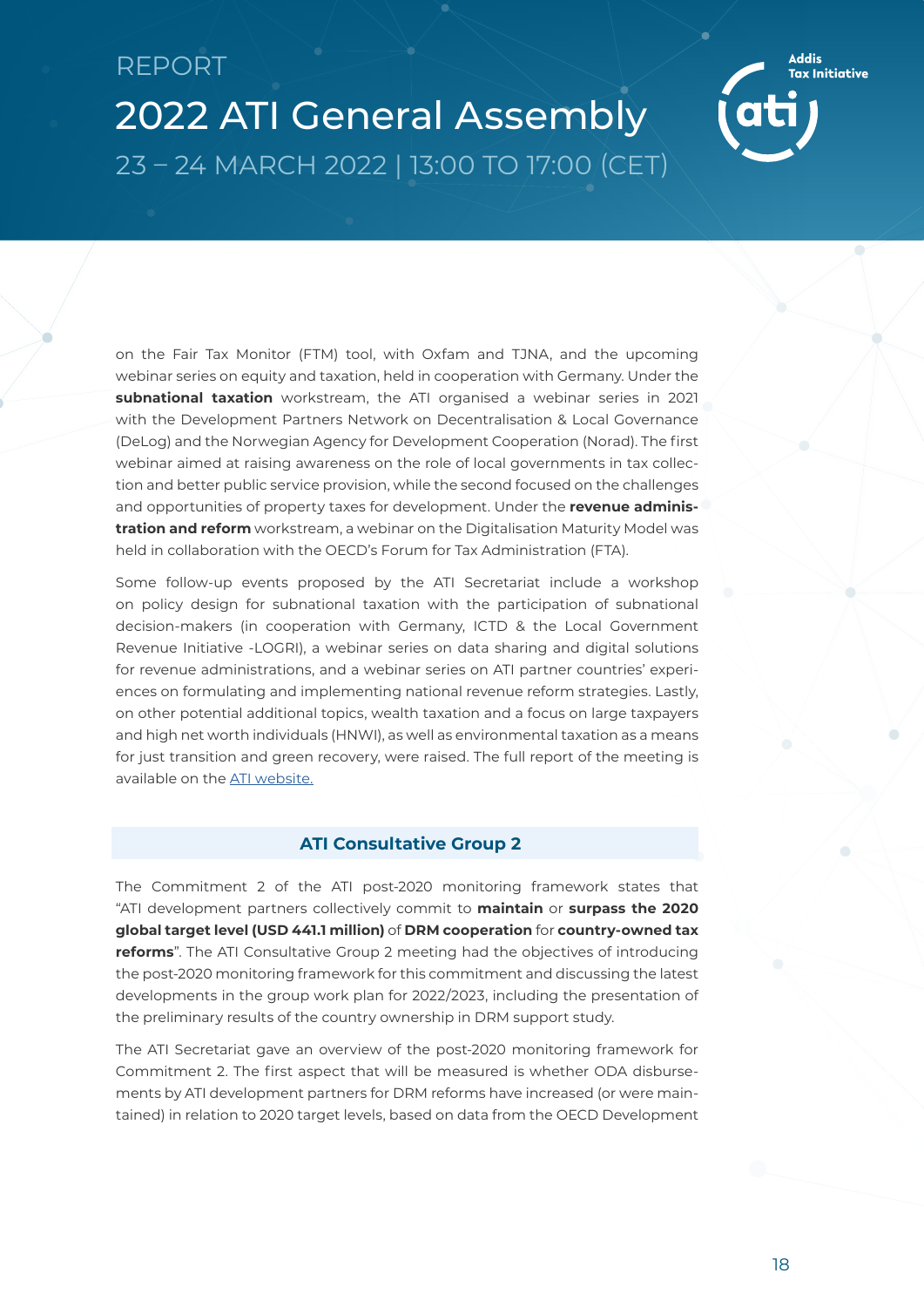2022 ATI General Assembly 23 – 24 MARCH 2022 | 13:00 TO 17:00 (CET)

Assistance Committee's Creditor Reporting System (DAC CRS), purpose code 15114 (available annually with a two-year time lag). The data will be complemented by development partners, considering additional DRM from programmes coded under "budget support". Concerning the second section of ATI Commitment 2 (country-owned tax reforms and country ownership), ATI members agreed that development partners will submit an explanation on how they ensure support for partner countries' priorities. This should include as much as possible a description of DRM aid flows, uses and results as well as a narration of stakeholder consultations that have been held before the development cooperation was signed with the partner country.

Continuing with the next agenda point, ATI members had identified country-ownership as a key issue to improve the quality of technical assistance for DRM. For this purpose, the ATI started the development of two documents: a "Selection of Good Practice Case Studies" and a "Framework for country-owned technical assistance to foster tax reforms". The first one seeks to promote peer-learning, while the second provides guidelines on features of country ownership (principles, activities, and modalities in DRM reforms), enabling countries to adapt it to their contexts. Three case studies on Ghana, Nepal, and the Philippines were chosen, and the study methodology included literature review and interviews with the experts involved. The study results were presented and can be found in the [meeting report](https://www.addistaxinitiative.net/resource/minutes-4th-meeting-ati-consultative-group-2).

Furthermore, the ATI Secretariat presented additional developments on the ATI Consultative Group 2 work plan. Priority topics for the group include quality of DRM support, diagnostic tools, country ownership, coordination of DRM support, further operationalisation of the ATI Matchmaking Platform, and a webinar on joint programming. With regards to the ATI Matchmaking Platform, an outreach campaign was conducted, and the ATI Secretariat is planning to provide consultation hours in English and French. Webinars are planned to discuss joint programming and the "Team Europe" initiative, besides a webinar to discuss the case studies and framework on country ownership and other activities.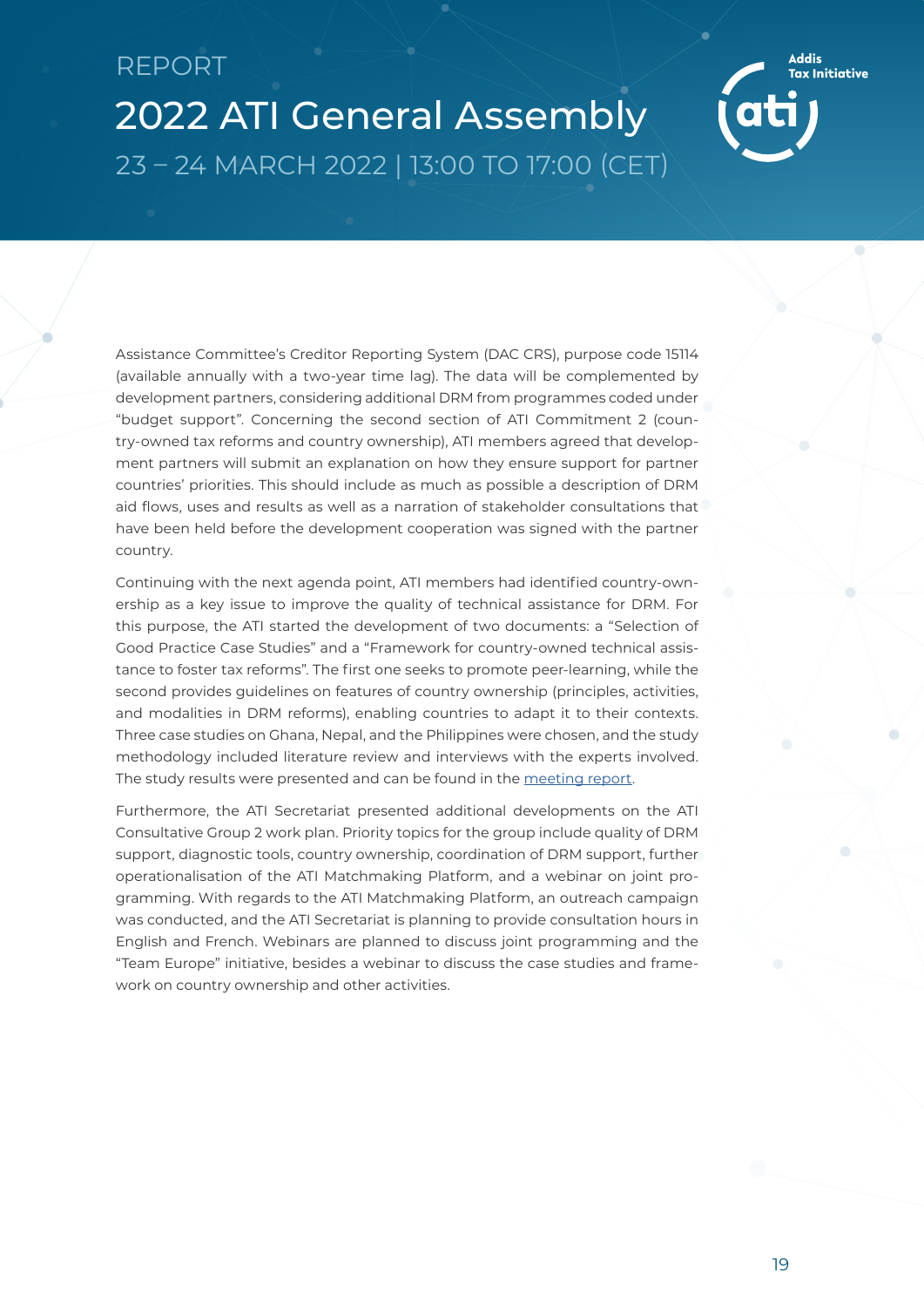# <span id="page-21-0"></span>REPORT 2022 ATI General Assembly



### **Revisiting the ATI Matchmaking Platform**

23 – 24 MARCH 2022 | 13:00 TO 17:00 (CET)

The session on the ATI Matchmaking Platform was moderated by **Wapinu NDULE,**  Institutional Development and Corporate Affairs officer in the West African Tax Administration Forum (WATAF). With over one year lapsing since its inception, the Matchmaking Platform has attracted the registration of a substantial number of ATI members. However, until the 2022 ATI General Assembly, the Platform received only four submissions. With the aim of boosting active participation, the session spotlighted the Platform with a brief description of its application and the participation status. The brief introduction and application was presented by **the ITC,** followed by a panel discussion focused on the experiences of three invited ATI members – CIAT, Liberia, and Sweden – with the Platform.

**Isaác Gonzalo ARIAS ESTEBAN,** Director of Cooperation and International Taxation at CIAT, highlighted the advantages of the ATI Matchmaking Platform by reflecting on CIAT's experience and lessons learned in using the System of Offer and Demands (SOD), a similar tool developed in 2010 for CIAT member countries to match the offers and demands of their tax administrations and organisations. The main value-added for ATI members, especially partner countries, is the Matchmaking Platform's focus on a culture of cooperation and its global scope. He emphasised that having the access to knowledge in the areas of technology, management, risk assessment, digital economy, and other complex international taxation issues via a global platform is key to overcoming regional knowledge barriers. Moreover, the ATI Matchmaking Platform is more dynamic and practical than SOD for requesting support since tax administrations are not required to upload all their priorities but only upload their specific demands for which it is necessary to receive support in the short/mid-term. The main challenge remains in motivating countries to share their experiences according to their available capacities.

**Darlingston TALERY**, Commissioner in the Domestic Taxes Department at the Liberia Revenue Authority (LRA), explained that tax expenditure is a critical area for the LRA to build its capacities. While they have a lot of experience in administering the customs department, they lack the experience in domestic revenue administration. Consequently, they have set up a unit in their department to capture all the exemptions and will upload their request on the Matchmaking Platform. Mr Talery underlined the importance of the platform and the ATI, as this process will put the LRA in a position to have the necessary assistance from development partners that will help them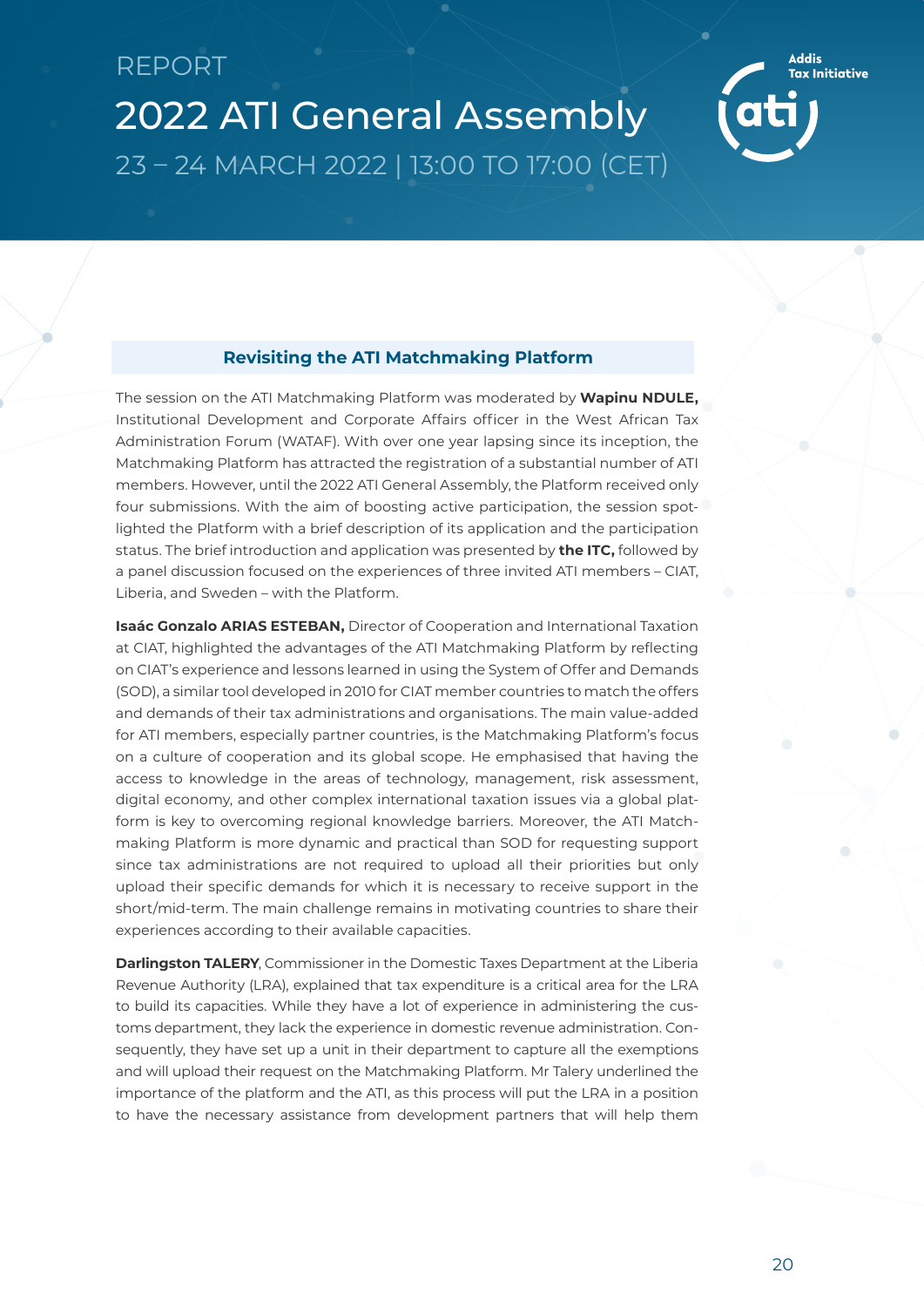<span id="page-22-0"></span>2022 ATI General Assembly 23 – 24 MARCH 2022 | 13:00 TO 17:00 (CET)

develop their programme and enable them to produce their annual tax expenditure reports, which is required by Liberian law. Building their capacities around tax expenditure, where domestic taxes are concerned, is also in line with Liberia's 2018 DRM strategy. Reflecting on potential obstacles, he commented on the relevance of having in-country technical assistance and the erratic nature of the internet services in Liberia.

**Stina FÄRJE,** Project Manager in the Office for International Projects at the Swedish Tax Agency, discussed their positive experience in participating in the Matchmaking Platform. The Swedish Tax Agency has over 40 years of experience in international (bilateral) cooperation in tax and development. On the Matchmaking Platform, Sweden has a broad approach to what they can provide support in, as they would like to assist partner countries in all areas that they have relevant experiences. They also cooperate with other Swedish agencies if there is a need. In her opinion, an advantage of the platform is that they can reach out to new and different partners and support them in the best way possible virtually but also provide technical assistance on site.

More information on the ATI Matchmaking Platform can be found [on the ATI website.](https://www.addistaxinitiative.net/ati-matchmaking-platform)

### **ATI Consultative Group 3**

Mr **Junaid MURTAZA** (Pakistan), co-coordinator of ATI Consultative Group 3, moderated the meeting of the group working to promote Commitment 3 of the ATI Declaration 2025 - "ATI members commit to apply coherent and coordinated policies that foster DRM and combat tax-related illicit financial flows (IFFs)." Mr Murtaza started by presenting the post-2020 monitoring framework for ATI Commitment 3, which covers two dimensions: (i) promoting coherent and coordinated policies that foster DRM and (ii) combatting tax-related illicit financial flows (IFFs).

The measurement of coherent and coordinated policies focuses on policies that avoid negative impacts on tax mobilisation in ATI member countries. These include a) preventing abusive tax practices through engagement in international tax cooperation and b) reducing harmful tax incentives in partner countries. Devel-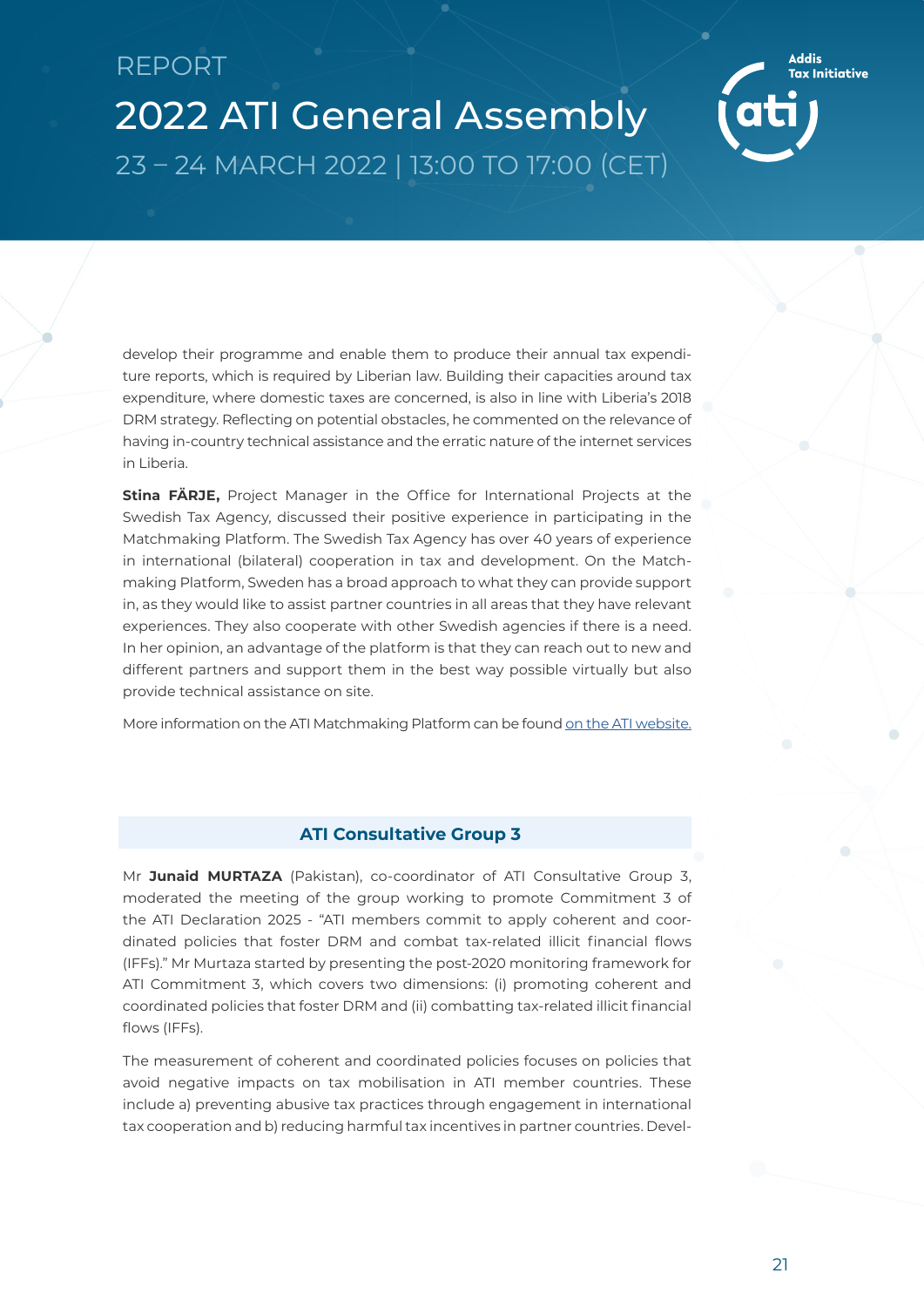<span id="page-23-0"></span>2022 ATI General Assembly 23 – 24 MARCH 2022 | 13:00 TO 17:00 (CET)

opment partners should make sure that their tax systems do not harm efforts to raise taxes in partner countries. To measure this, the framework assesses the topics defined as BEPS minimum standards on harmful tax practices, treaty shopping, country-by-country-reporting (CBCR), and mutual agreement procedures, as well as the development of spillover analysis by development partners. On the other hand, partner countries should make sure that tax expenditures do not disproportionately affect the aim to increase revenues. This includes three relevant aspects: (i) transparency of tax expenditures, (ii) evaluation of their effectiveness, and (iii) procedural questions, incl. scrutiny of parliament and inter-agency cooperation on tax expenditure decisions.

Regarding the dimension of combating tax related IFFs, the indicators include the implementation of standards for Exchange of Information, Automatic Exchange of Information (AEoI) and the EoI on Request (EoIR) for Tax Purposes, as well as the existence of beneficial ownership (BO) registers. A methodological note with a detailed explanation of each indicator on the post-2020 monitoring framework will be available online.

Furthermore, the ATI Secretariat gave an overview of the developments on the ATI Consultative Group 3 work plan, which is structured on three major topics: (i) the ATI post-2020 monitoring framework, (ii) combatting tax-related IFFs, and (iii) strengthening policy coherence, including the topics of tax expenditures, tax incentives, ODA taxation and analysis of spillover effects of tax policies. An ATI study on partner countries' perspectives on tackling tax related IFFs is being conducted by the International Bureau of Fiscal Documentation (IBFD). Ms Belema Obuoforibo, member of the IBFD executive board and chair of the Centre for Studies in African Taxation, and Mr Birhanu Daba, senior associate at IBFD, presented their work and the status of the research.

#### **ATI Consultative Group 4**

Finally, the ATI secretariat presented the developments on additional topics on policy coherence for DRM. The full report of the meeting is available on the [ATI website.](https://www.addistaxinitiative.net/resource/ati-consultative-group-3-meeting-minutes-2)

On behalf of the co-coordinators of the group, **Mr Austin NDIOKWELU** (IBP) and Ms **Fariya MOHIUDDIN** (IBP) moderated the meeting of ATI Consultative Group 4. The group works to promote Commitment 4 of the ATI Declaration 2025 – "ATI members commit to **enhance space** and **capacity for accountability stakeholders** in partner countries **to engage in tax and revenue matters.**"